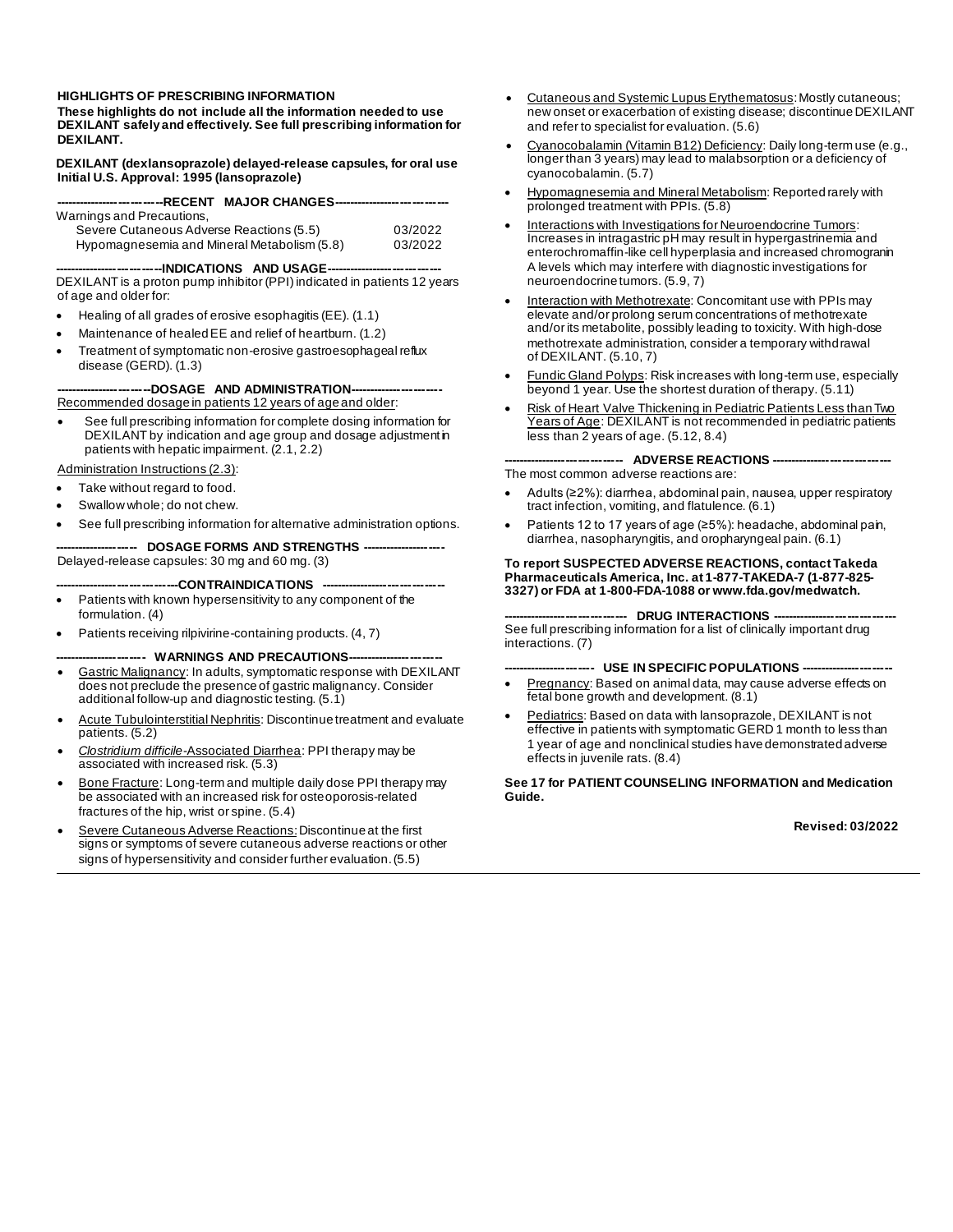#### **FULL PRESCRIBING INFORMATION: CONTENTS\***

#### **1 INDICATIONS AND USAGE**

- 
- 1.1 Healing of Erosive Esophagitis<br>1.2 Maintenance of Healed Erosive Maintenance of Healed Erosive Esophagitis and Relief of **Heartburn**
- 1.3 Treatment of Symptomatic Non-Erosive Gastroesophageal Reflux Disease

#### **2 DOSAGE AND ADMINISTRATION**

- 2.1 Recommended Dosage in Patients 12 Years of Age and Older
- 2.2 Dosage Adjustment in Patients with Hepatic Impairment for the Healing of Erosive Esophagitis
- 2.3 Important Administration Information

#### **3 DOSAGE FORMS AND STRENGTHS**

#### **4 CONTRAINDICATIONS**

- **5 WARNINGS AND PRECAUTIONS**
	- 5.1 Presence of Gastric Malignancy<br>5.2 Acute Tubulointerstitial Nephritis
	- Acute Tubulointerstitial Nephritis
	- 5.3 *Clostridium difficile*-Associated Diarrhea
	- Bone Fracture
	- 5.5 Severe Cutaneous Adverse Reactions<br>5.6 Cutaneous and Systemic Lupus Erythe
	- 5.6 Cutaneous and Systemic Lupus Erythematosus
	-
	- 5.7 Cyanocobalamin (Vitamin B12) Deficiency<br>5.8 Hypomagnesemia and Mineral Metabolism Hypomagnesemia and Mineral Metabolism
	- 5.9 Interactions with Investigations for Neuroendocrine Tumors
	- 5.10 Interaction with Methotrexate
	- 5.11 Fundic Gland Polyps
	- 5.12 Risk of Heart Valve Thickening in Pediatric Patients Less Than Two Years of Age

#### **6 ADVERSE REACTIONS**

- 6.1 Clinical Trials Experience
- 6.2 Postmarketing Experience

#### **7 DRUG INTERACTIONS**

- **8 USE IN SPECIFIC POPULATIONS**
	- Pregnancy
	- 8.2 Lactation<br>8.4 Pediatric
	- Pediatric Use
	- 8.5 Geriatric Use<br>8.6 Hepatic Impa
	- Hepatic Impairment
- **10 OVERDOSAGE**
- **11 DESCRIPTION**
- **12 CLINICAL PHARMACOLOGY** 12.1 Mechanism of Action
	-
	- 12.2 Pharmacodynamics 12.3 Pharmacokinetics
	-
	- 12.5 Pharmacogenomics
- **13 NONCLINICAL TOXICOLOGY**
- 13.1 Carcinogenesis, Mutagenesis, Impairment of Fertility
- **14 CLINICAL STUDIES**
	- 14.1 Healing of Erosive Esophagitis in Adults<br>14.2 Maintenance of Healed Erosive Esopha
		- Maintenance of Healed Erosive Esophagitis and Relief of Heartburn in Adults
	- 14.3 Treatment of Symptomatic Non-Erosive GERD in Adults 14.4 Pediatric GERD
- **16 HOW SUPPLIED/STORAGE AND HANDLING**
- **17 PATIENT COUNSELING INFORMATION**

\* Sections or subsections omitted from the full prescribing information are not listed.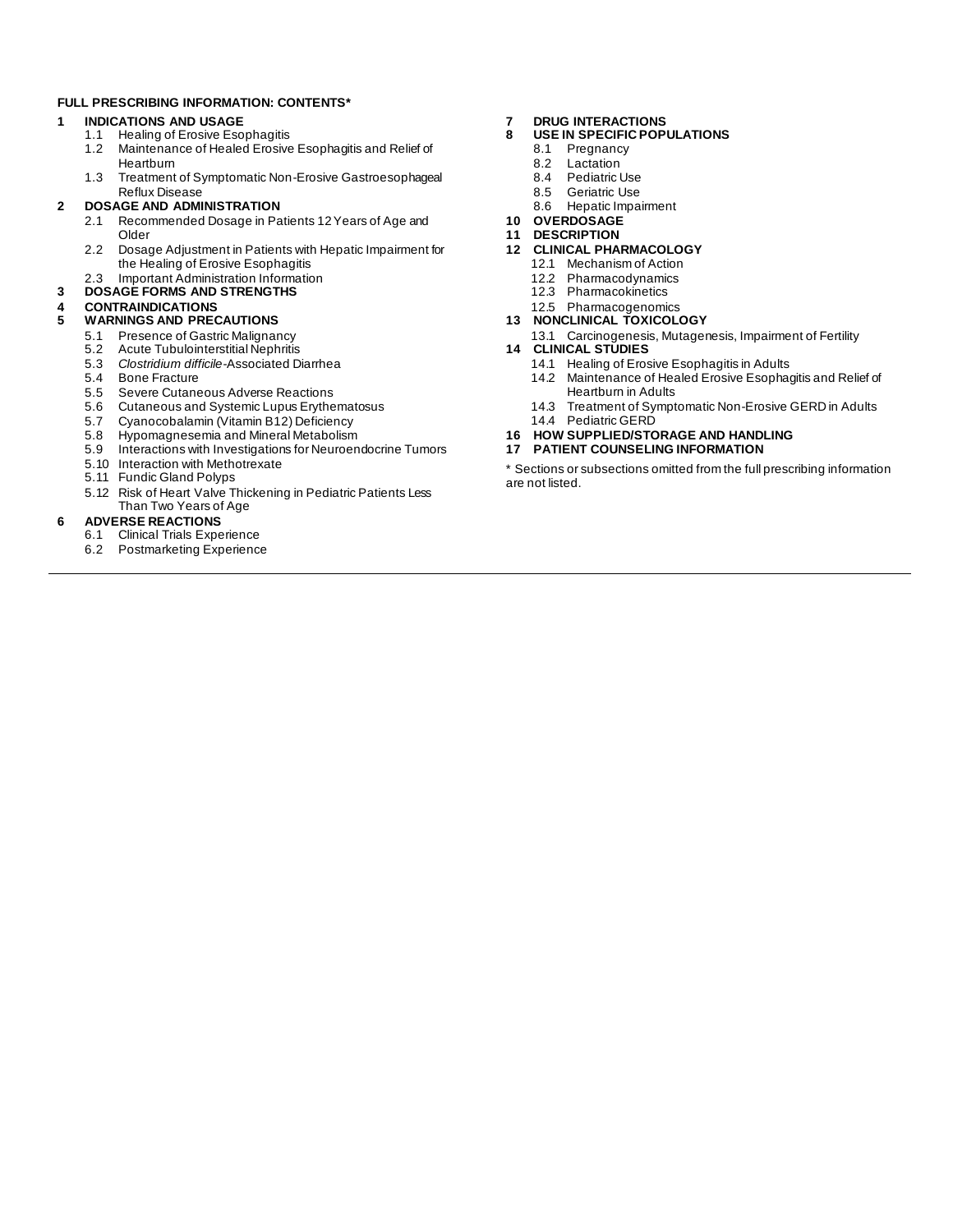# **FULL PRESCRIBING INFORMATION**

## **1 INDICATIONS AND USAGE**

# **1.1 Healing of Erosive Esophagitis**

DEXILANT is indicated in patients 12 years of age and older for healing of all grades of erosive esophagitis (EE) for up to eight weeks.

## **1.2 Maintenance of Healed Erosive Esophagitis and Relief of Heartburn**

DEXILANT is indicated in patients 12 years of age and older to maintain healing of EE and relief of heartburn for up to six months in adults and 16 weeks in patients 12 to 17 years of age.

## **1.3 Treatment of Symptomatic Non-Erosive Gastroesophageal Reflux Disease**

DEXILANT is indicated in patients 12 years of age and older for the treatment of heartburn associated with symptomatic non-erosive gastroesophageal reflux disease (GERD) for four weeks.

# **2 DOSAGE AND ADMINISTRATION**

## **2.1 Recommended Dosage in Patients 12 Years of Age and Older**

| Table 1. Recommended DEXILANT Capsules Dosage Regimen by Indication in Patients<br>12 Years of Age and Older |                               |                                                                                                                         |  |  |
|--------------------------------------------------------------------------------------------------------------|-------------------------------|-------------------------------------------------------------------------------------------------------------------------|--|--|
| <b>Indication</b>                                                                                            | Dosage of DEXILANT Capsules   | <b>Duration</b>                                                                                                         |  |  |
| Healing of EE                                                                                                | One 60 mg capsule once daily. | Up to 8 weeks.                                                                                                          |  |  |
| Maintenance of Healed EE and<br><b>Relief of Heartburn</b>                                                   | One 30 mg capsule once daily. | Controlled studies did not<br>extend beyond 6 months in<br>adults and 16 weeks in<br>patients 12 to 17 years of<br>age. |  |  |
| <b>Symptomatic Non-Erosive GERD</b>                                                                          | One 30 mg capsule once daily. | 4 weeks.                                                                                                                |  |  |

## **2.2 Dosage Adjustment in Patients with Hepatic Impairment for the Healing of Erosive Esophagitis**

For patients with moderate hepatic impairment (Child-Pugh Class B), the recommended dosage is 30 mg DEXILANT once daily for up to eight weeks. DEXILANT is not recommended in patients with severe hepatic impairment (Child-Pugh Class C) *[see Use in Specific Populations (8.6)]*.

## **2.3 Important Administration Information**

- Take without regard to food.
- Missed doses: If a dose is missed, administer as soon as possible. However, if the next scheduled dose is due, do not take the missed dose, and take the next dose on time. Do not take two doses at one time to make up for a missed dose.
- Swallow whole: do not chew.
- For patients who have trouble swallowing capsules, DEXILANT capsules can be opened and administered with applesauce as follows:
	- 1. Place one tablespoonful of applesauce into a clean container.
	- 2. Open capsule.
	- 3. Sprinkle intact granules on applesauce.
	- 4. Swallow applesauce and granules immediately. Do not chew granules. Do not save the applesauce and granules for later use.
- Alternatively, the capsule can be administered with water via oral syringe or nasogastric (NG) tube.

## *Administration with Water in an Oral Syringe*

1. Open the capsule and empty the granules into a clean container with 20 mL of water.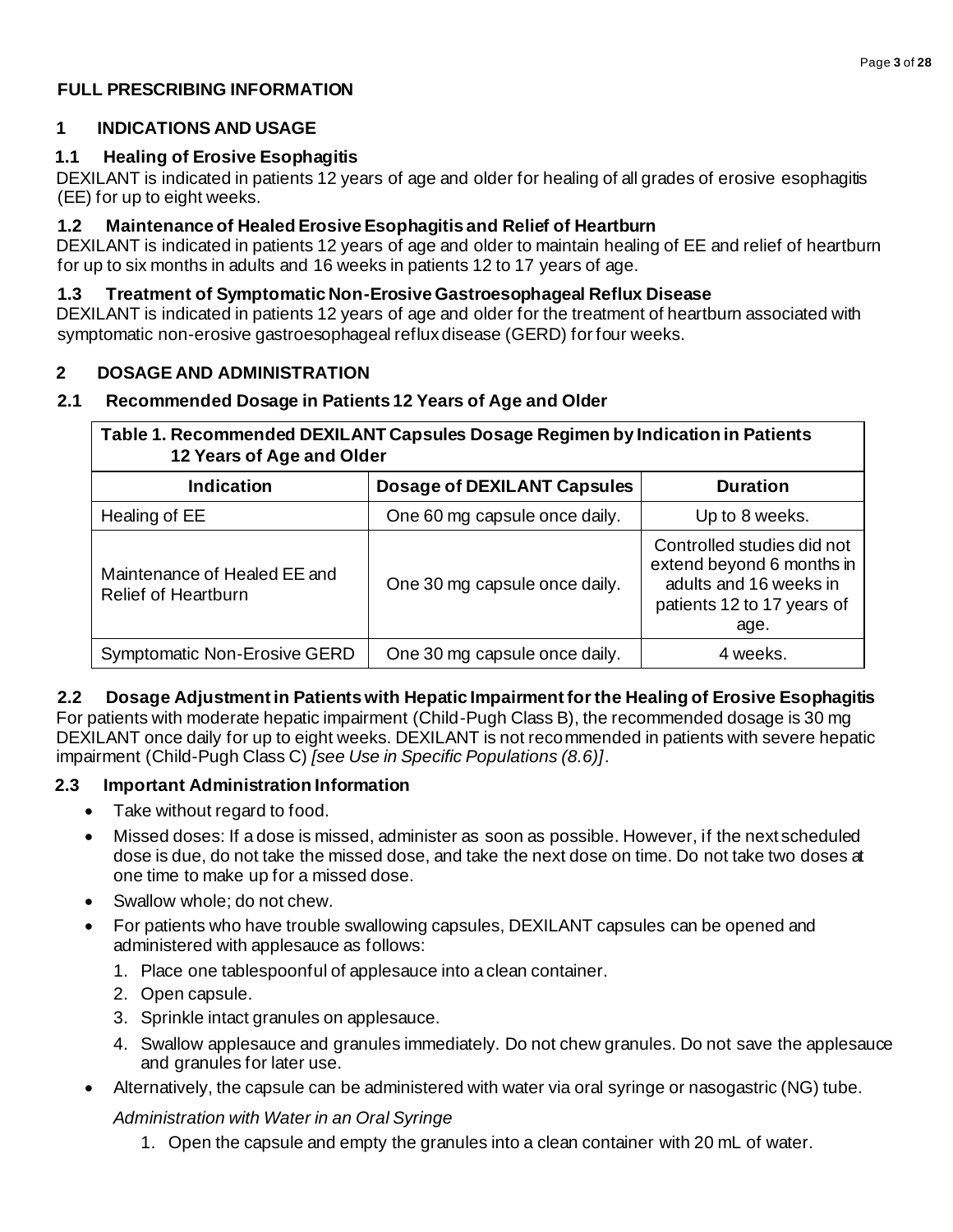- 2. Withdraw the entire mixture into a syringe.
- 3. Gently swirl the syringe in order to keep granules from settling.
- 4. Administer the mixture immediately into the mouth. Do not save the water and granule mixture for later use.
- 5. Refill the syringe with 10 mL of water, swirl gently, and administer.
- 6. Refill the syringe again with 10 mL of water, swirl gently, and administer.

#### *Administration with Water via a NG Tube (≥16 French)*

- 1. Open the capsule and empty the granules into a clean container with 20 mL of water.
- 2. Withdraw the entire mixture into a catheter-tip syringe.
- 3. Swirl the catheter-tip syringe gently in order to keep the granules from settling, and immediately inject the mixture through the NG tube into the stomach. Do not save the water and granule mixture for later use.
- 4. Refill the catheter-tip syringe with 10 mL of water, swirl gently, and flush the tube.
- 5. Refill the catheter-tip syringe again with 10 mL of water, swirl gently, and administer.

## **3 DOSAGE FORMS AND STRENGTHS**

DEXILANT delayed-release capsules

- 30 mg: strength is an opaque, blue and gray capsule imprinted with "TAP" and "30".
- 60 mg: strength is an opaque, blue capsule imprinted with "TAP" and "60".

#### **4 CONTRAINDICATIONS**

- DEXILANT is contraindicated in patients with known hypersensitivity to any component of the formulation *[see Description (11)]*. Hypersensitivity reactions may include anaphylaxis, anaphylactic shock, angioedema, bronchospasm, acute tubulointerstitial nephritis and urticaria *[see Warnings and Precautions (5.2), Adverse Reactions (6)]*.
- PPIs, including DEXILANT, are contraindicated with rilpivirine-containing products *[see Drug Interactions (7)]*.

## **5 WARNINGS AND PRECAUTIONS**

#### **5.1 Presence of Gastric Malignancy**

In adults, symptomatic response to therapy with DEXILANT does not preclude the presence of gastric malignancy. Consider additional follow-up and diagnostic testing in adult patients who have a suboptimal response or an early symptomatic relapse after completing treatment with a PPI. In older patients, also consider an endoscopy.

#### **5.2 Acute Tubulointerstitial Nephritis**

Acute tubulointerstitial nephritis (TIN) has been observed in patients taking PPIs and may occur at any point during PPI therapy. Patients may present with varying signs and symptoms from symptomatic hypersensitivity reactions to non-specific symptoms of decreased renal function (e.g., malaise, nausea, anorexia). In reported case series, some patients were diagnosed on biopsy and in the absence of extra-renal manifestations (e.g., fever, rash or arthralgia).

Discontinue DEXILANT and evaluate patients with suspected acute TIN *[see Contraindications (4)]*.

#### **5.3** *Clostridium difficile-***Associated Diarrhea**

Published observational studies suggest that PPI therapy like DEXILANT may be associated with an increased risk of *Clostridium difficile*-associated diarrhea, especially in hospitalized patients. This diagnosis should be considered for diarrhea that does not improve *[see Adverse Reactions (6.2)]*.

Patients should use the lowest dose and shortest duration of PPI therapy appropriate to the condition being treated.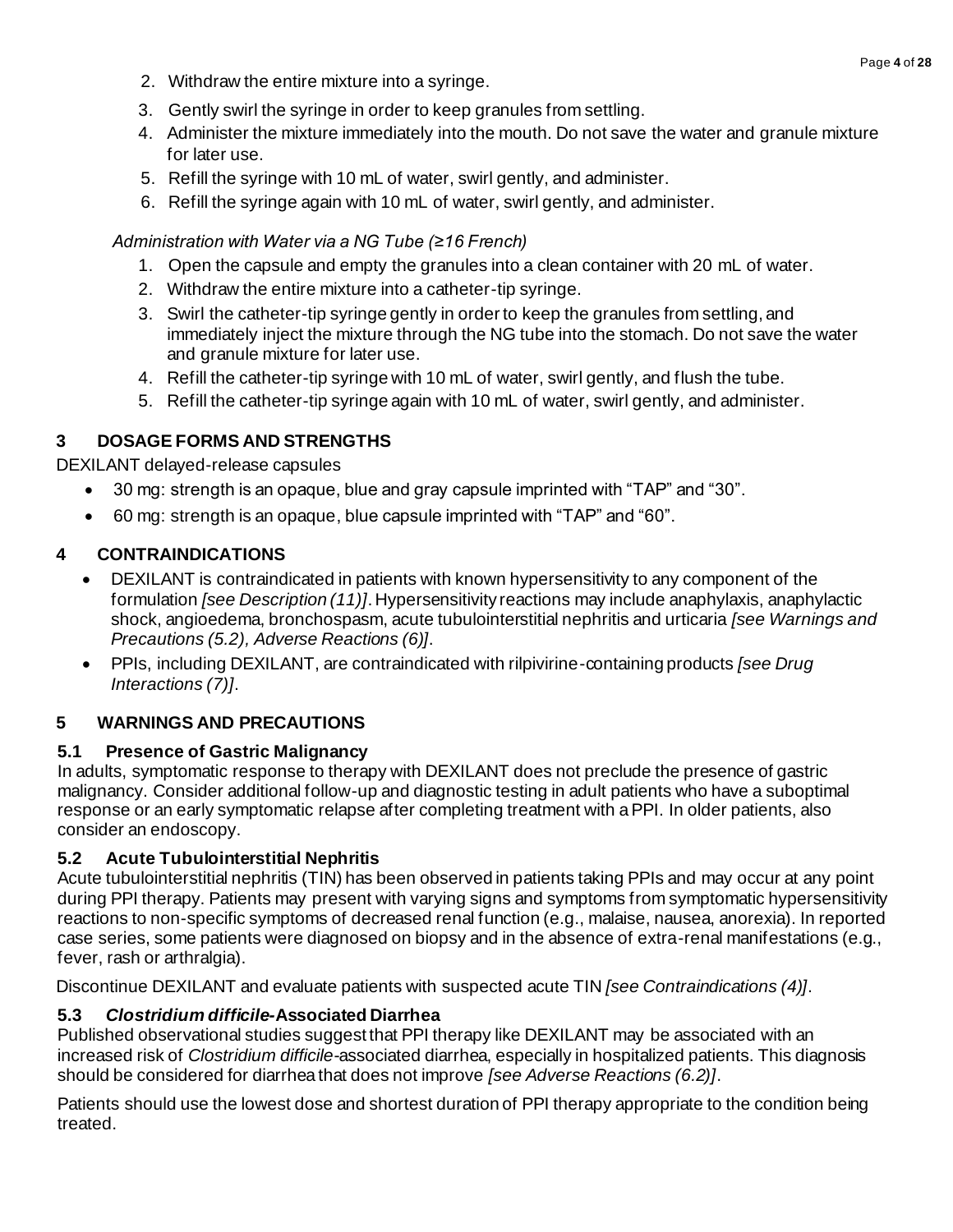# **5.4 Bone Fracture**

Several published observational studies suggest that PPI therapy may be associated with an increased risk for osteoporosis-related fractures of the hip, wrist or spine. The risk of fracture was increased in patients who received high-dose, defined as multiple daily doses, and long-term PPI therapy (a year or longer). Patients should use the lowest dose and shortest duration of PPI therapy appropriate to the conditions being treated. Patients at risk for osteoporosis-related fractures should be managed according to established treatment guidelines *[see Dosage and Administration (2), Adverse Reactions (6.2)]*.

# **5.5 Severe Cutaneous Adverse Reactions**

Severe cutaneous adverse reactions, including Stevens-Johnson syndrome (SJS) and toxic epidermal necrolysis (TEN), drug reaction with eosinophilia and systemic symptoms (DRESS), and acute generalized exanthematous pustulosis (AGEP) have been reported in association with the use of PPIs *[see Adverse Reactions (6.2)]*. Discontinue DEXILANT at the first signs or symptoms of severe cutaneous adverse reactions or other signs of hypersensitivity and consider further evaluation.

# **5.6 Cutaneous and Systemic Lupus Erythematosus**

Cutaneous lupus erythematosus (CLE) and systemic lupus erythematosus (SLE) have been reported in patients taking PPIs. These events have occurred as both new onset and an exacerbation of existing autoimmune disease. The majority of PPI-induced lupus erythematosus cases were CLE.

The most common form of CLE reported in patients treated with PPIs was subacute CLE (SCLE) and occurred within weeks to years after continuous drug therapy in patients ranging from infants to the elderly. Generally, histological findings were observed without organ involvement.

Systemic lupus erythematosus (SLE) is less commonly reported than CLE in patients receiving PPIs. PPI-associated SLE is usually milder than nondrug induced SLE. Onset of SLE typically occurred within days to years after initiating treatment primarily in patients ranging from young adults to the elderly. The majority of patients presented with rash; however, arthralgia and cytopenia were also reported.

Avoid administration of PPIs for longer than medically indicated. If signs or symptoms consistent with CLE or SLE are noted in patients receiving DEXILANT, discontinue the drug and refer the patient to the appropriate specialist for evaluation. Most patients improve with discontinuation of the PPI alone in four to 12 weeks. Serological testing (e.g., ANA) may be positive and elevated serological test results may take longer to resolve than clinical manifestations.

# **5.7 Cyanocobalamin (Vitamin B12) Deficiency**

Daily treatment with any acid-suppressing medications over a long period of time (e.g., longer than three years) may lead to malabsorption of cyanocobalamin (Vitamin B12) caused by hypo- or achlorhydria. Rare reports of cyanocobalamin deficiency occurring with acid-suppressing therapy have been reported in the literature. This diagnosis should be considered if clinical symptoms consistent with cyanocobalamin deficiency are observed in patients treated with DEXILANT.

# **5.8 Hypomagnesemia and Mineral Metabolism**

Hypomagnesemia, symptomatic and asymptomatic, has been reported rarely in patients treated with PPIs for at least three months, in most cases after a year of therapy. Serious adverse events include tetany, arrhythmias, and seizures. Hypomagnesemia may lead to hypocalcemia and/or hypokalemia and may exacerbate underlying hypocalcemia in at-risk patients. In most patients, treatment of hypomagnesemia required magnesium replacement and discontinuation of the PPI.

For patients expected to be on prolonged treatment or who take PPIs with medications such as digoxin or drugs that may cause hypomagnesemia (e.g., diuretics), health care professionals may consider monitoring magnesium levels prior to initiation of PPI treatment and periodically *[see Adverse Reactions (6.2)]*.

Consider monitoring magnesium and calcium levels prior to initiation of DEXILANT and periodically while on treatment in patients with a preexisting risk of hypocalcemia (e.g., hypoparathyroidism). Supplement with magnesium and/or calcium as necessary. If hypocalcemia is refractory to treatment, consider discontinuing the PPI.

# **5.9 Interactions with Investigations for Neuroendocrine Tumors**

Serum chromogranin A (CgA) levels increase secondary to drug-induced decreases in gastric acidity. The increased CgA level may cause false positive results in diagnostic investigations for neuroendocrine tumors. Healthcare providers should temporarily stop dexlansoprazole treatment at least 14 days before assessing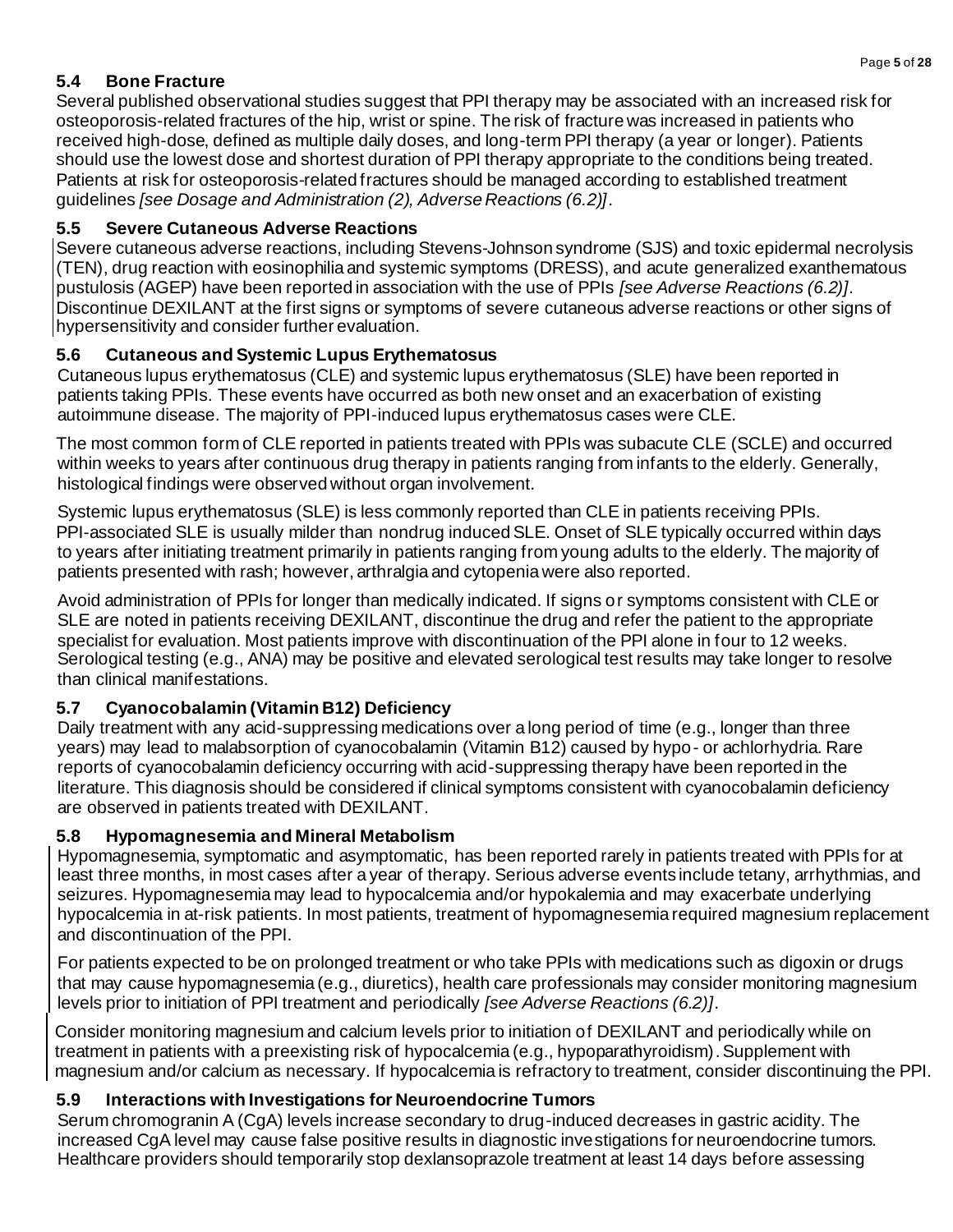CgA levels and consider repeating the test if initial CgA levels are high. If serial tests are performed (e.g., f or monitoring), the same commercial laboratory should be used for testing, as reference ranges between tests may vary *[see Drug Interactions (7), Clinical Pharmacology (12.2)]*.

## **5.10 Interaction with Methotrexate**

Literature suggests that concomitant use of PPIs with methotrexate (primarily at high dose) may elevate and prolong serum levels of methotrexate and/or its metabolite, possibly leading to methotrexate toxicities. In high dose methotrexate administration, a temporary withdrawal of the PPI may be considered in some patients *[see Drug Interactions (7)]*.

# **5.11 Fundic Gland Polyps**

PPI use is associated with an increased risk of fundic gland polyps that increases with long-term use, especially beyond one year. Most PPI users who developed fundic gland polyps were asymptomatic and fundic gland polyps were identified incidentally on endoscopy. Use the shortest duration of PPI therapy appropriate to the condition being treated.

# **5.12 Risk of Heart Valve Thickening in Pediatric Patients Less Than Two Years of Age**

DEXILANT is not recommended in pediatric patients less than two years of age. Nonclinical studies in juvenile rats with lansoprazole have demonstrated an adverse effect of heart valve thickening. Dexlansoprazole is the R-enantiomer of lansoprazole *[see Use in Specific Populations (8.4)].*

# **6 ADVERSE REACTIONS**

The following serious adverse reactions are described below and elsewhere in labeling:

- Acute Tubulointerstitial Nephritis *[see Warnings and Precautions (5.2)]*
- *Clostridium difficile*-Associated Diarrhea *[see Warnings and Precautions (5.3)]*
- Bone Fracture *[see Warnings and Precautions (5.4)]*
- Severe Cutaneous Adverse Reactions *[see Warnings and Precautions (5.5)]*
- Cutaneous and Systemic Lupus Erythematosus *[see Warnings and Precautions (5.6)]*
- Cyanocobalamin (Vitamin B12) Deficiency *[see Warnings and Precautions (5.7)]*
- Hypomagnesemia and Mineral Metabolism *[see Warnings and Precautions (5.8)]*
- Fundic Gland Polyps *[see Warnings and Precautions (5.11)]*
- Risk of Heart Valve Thickening in Pediatric Patients Less than Two Years of Age *[see Warnings and Precautions (5.12)]*

## **6.1 Clinical Trials Experience**

Because clinical trials are conducted under widely varying conditions, adverse reaction rates observed in the clinical trials of a drug cannot be directly compared to rates in the clinical trials of another drug and may not reflect the rates observed in practice.

## **Adults**

The safety of DEXILANT was evaluated in 4548 adult patients in controlled and single-arm clinical trials, including 863 patients treated for at least six months and 203 patients treated for one year. Patients ranged in age from 18 to 90 years (median age 48 years), with 54% female, 85% Caucasian, 8% Black, 4% Asian, and 3% Other races. Six randomized controlled clinical trials were conducted for the treatment of EE, maintenance of healed EE, and symptomatic GERD, which included 896 patients on placebo, 455 patients on DEXILANT 30 mg, 2218 patients on DEXILANT 60 mg, and 1363 patients on lansoprazole 30 mg once daily.

## *Common Adverse Reactions*

The most common adverse reactions ( $\geq$ 2%) that occurred at a higher incidence for DEXILANT than placebo in the controlled studies are presented in *Table 2*.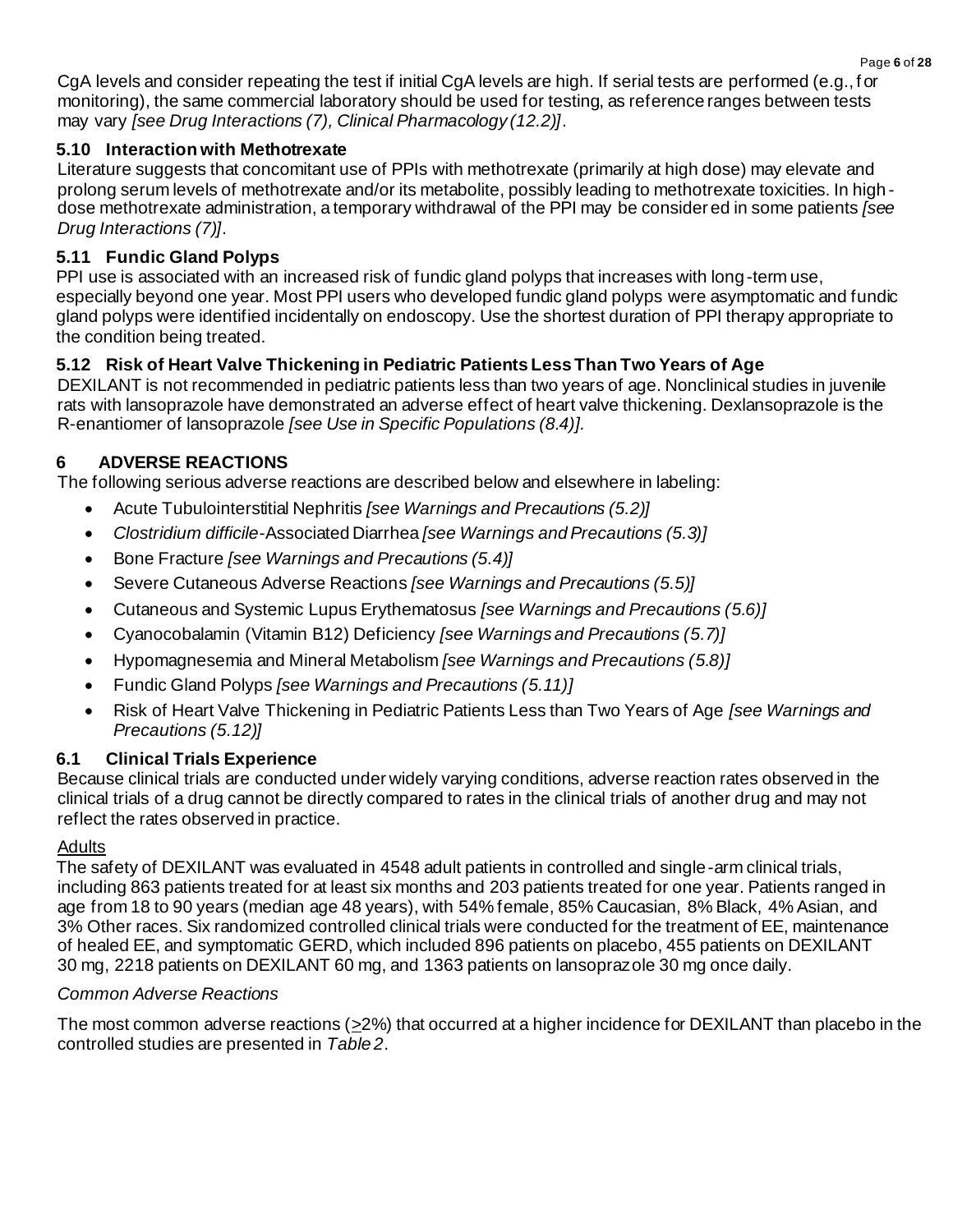**Table 2. Common Adverse Reactions in Controlled Studies in Adults**

|                                             | <b>Placebo</b><br>$(N=896)$ | <b>DEXILANT</b><br>30 <sub>mg</sub><br>$(N=455)$ | <b>DEXILANT</b><br>60 mg<br>$(N=2218)$ | <b>DEXILANT</b><br><b>Total</b><br>$(N=2621)$ | Lansoprazole<br>30 mg<br>$(N=1363)$ |
|---------------------------------------------|-----------------------------|--------------------------------------------------|----------------------------------------|-----------------------------------------------|-------------------------------------|
| <b>Adverse Reaction</b>                     | %                           | %                                                | %                                      | %                                             | %                                   |
| Diarrhea                                    | 2.9                         | 5.1                                              | 4.7                                    | 4.8                                           | 3.2                                 |
| Abdominal Pain                              | 3.5                         | 3.5                                              | 4.0                                    | 4.0                                           | 2.6                                 |
| Nausea                                      | 2.6                         | 3.3                                              | 2.8                                    | 2.9                                           | 1.8                                 |
| <b>Upper Respiratory Tract</b><br>Infection | 0.8                         | 2.9                                              | 1.7                                    | 1.9                                           | 0.8                                 |
| Vomiting                                    | 0.8                         | 2.2                                              | 1.4                                    | 1.6                                           | 1.1                                 |
| Flatulence                                  | 0.6                         | 2.6                                              | 1.4                                    | 1.6                                           | 1.2                                 |

#### *Adverse Reactions Resulting in Discontinuation*

In controlled clinical studies, the most common adverse reaction leading to discontinuation from DEXILANT was diarrhea (0.7%).

#### *Less Common Adverse Reactions*

Other adverse reactions that were reported in controlled studies at an incidence of less than 2% are listed below by body system:

*Blood and Lymphatic System Disorders:* anemia, lymphadenopathy

*Cardiac Disorders:* angina, arrhythmia, bradycardia, chest pain, edema, myocardial infarction, palpitation, tachycardia

*Ear and Labyrinth Disorders:* ear pain, tinnitus, vertigo

*Endocrine Disorders:* goiter

*Eye Disorders:* eye irritation, eye swelling

*Gastrointestinal Disorders:* abdominal discomfort, abdominal tenderness, abnormal feces, anal discomfort, Barrett's esophagus, bezoar, bowel sounds abnormal, breath odor, colitis microscopic, colonic polyp, constipation, dry mouth, duodenitis, dyspepsia, dysphagia, enteritis, eructation, esophagitis, gastric polyp, gastritis, gastroenteritis, gastrointestinal disorders, gastrointestinal hypermotility disorders, GERD, GI ulcers and perforation, hematemesis, hematochezia, hemorrhoids, impaired gastric emptying, irritable bowel syndrome, mucus stools, oral mucosal blistering, painful defecation, proctitis, paresthesia oral, rectal hemorrhage, retching

*General Disorders and Administration Site Conditions:* adverse drug reaction, asthenia, chest pain, chills, feeling abnormal, inflammation, mucosal inflammation, nodule, pain, pyrexia

*Hepatobiliary Disorders:* biliary colic, cholelithiasis, hepatomegaly

*Immune System Disorders:* hypersensitivity

*Infections and Infestations:* candida infections, influenza, nasopharyngitis, oral herpes, pharyngitis, sinusitis, viral infection, vulvo-vaginal infection

*Injury, Poisoning and Procedural Complications:* falls, fractures, joint sprains, overdose, procedural pain, sunburn

*Laboratory Investigations:* ALP increased, ALT increased, AST increased, bilirubin decreased/increased, blood creatinine increased, blood gastrin increased, blood glucose increased, blood potassium increased, liver function test abnormal, platelet count decreased, total protein increased, weight increase

*Metabolism and Nutrition Disorders:* appetite changes, hypercalcemia, hypokalemia

*Musculoskeletal and Connective Tissue Disorders:* arthralgia, arthritis, muscle cramps, musculoskeletal pain, myalgia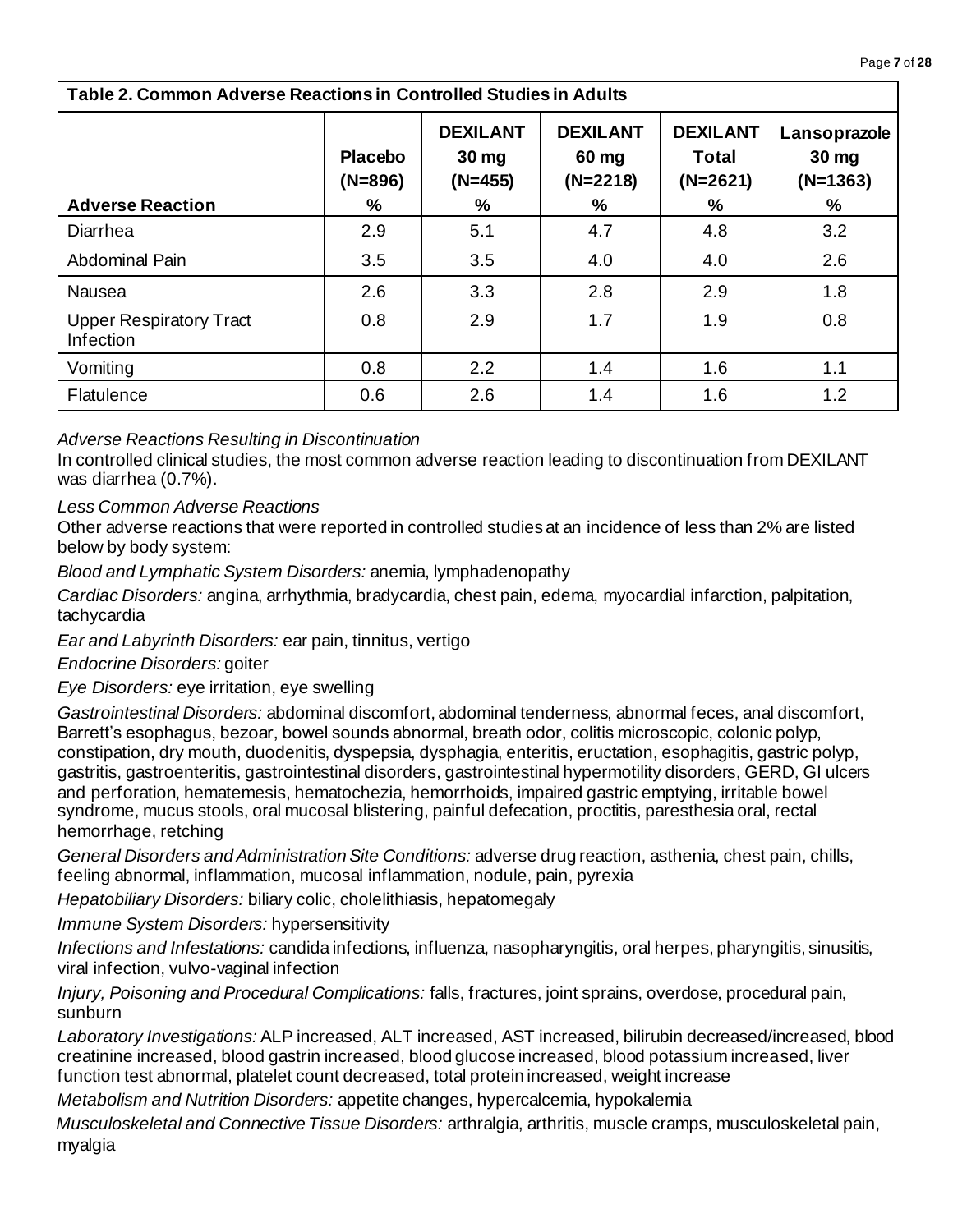*Nervous System Disorders:* altered taste, convulsion, dizziness, headaches, migraine, memory impairment, paresthesia, psychomotor hyperactivity, tremor, trigeminal neuralgia

*Psychiatric Disorders:* abnormal dreams, anxiety, depression, insomnia, libido changes

*Renal and Urinary Disorders:* dysuria, micturition urgency

*Reproductive System and Breast Disorders:* dysmenorrhea, dyspareunia, menorrhagia, menstrual disorder *Respiratory, Thoracic and Mediastinal Disorders:* aspiration, asthma, bronchitis, cough, dyspnea, hiccups, hyperventilation, respiratory tract congestion, sore throat

*Skin and Subcutaneous Tissue Disorders:* acne, dermatitis, erythema, pruritus, rash, skin lesion, urticaria *Vascular Disorders:* deep vein thrombosis, hot flush, hypertension

Additional adverse reactions that were reported in a long-term single-arm trial and were considered related to DEXILANT by the treating physician included: anaphylaxis, auditory hallucination, B-cell lymphoma, bursitis, central obesity, cholecystitis acute, dehydration, diabetes mellitus, dysphonia, epistaxis, folliculitis, gout, herpes zoster, hyperlipidemia, hypothyroidism, increased neutrophils, MCHC decrease, neutropenia, rectal tenesmus, restless legs syndrome, somnolence, tonsillitis.

#### **Pediatrics**

The safety of DEXILANT was evaluated in controlled and single-arm clinical trials including 166 pediatric patients, 12 to 17 years of age for the treatment of symptomatic non-erosive GERD, healing of EE, maintenance of healed EE and relief of heartburn *[see Clinical Studies (14.4)]*.

The adverse reaction profile was similar to that of adults. The most common adverse reactions that occurred in ≥5% of patients were headache, abdominal pain, diarrhea, nasopharyngitis and oropharyngeal pain.

#### Other Adverse Reactions

See the full prescribing information for lansoprazole for other adverse reactions not observed with DEXILANT.

#### **6.2 Postmarketing Experience**

The following adverse reactions have been identified during postapproval use of DEXILANT. Because these reactions are reported voluntarily from a population of uncertain size, it is not always possible to reliably estimate their frequency or establish a causal relationship to drug exposure.

*Blood and Lymphatic System Disorders:* autoimmune hemolytic anemia, idiopathic thrombocytopenic purpura

*Ear and Labyrinth Disorders:* deafness

*Eye Disorders:* blurred vision

*Gastrointestinal Disorders:* oral edema, pancreatitis, fundic gland polyps

*General Disorders and Administration Site Conditions:* facial edema

*Hepatobiliary Disorders:* drug-induced hepatitis

*Immune System Disorders:* anaphylactic shock (requiring emergency intervention), exfoliative dermatitis, SJS/TEN (some fatal), DRESS, AGEP

*Infections and Infestations: Clostridium difficile-*associated diarrhea

*Metabolism and Nutrition Disorders:* hypomagnesemia, hypocalcemia, hypokalemia, hyponatremia

*Musculoskeletal System Disorders:* bone fracture

*Nervous System Disorders:* cerebrovascular accident, transient ischemic attack

*Renal and Urinary Disorders:* acute renal failure

*Respiratory, Thoracic and Mediastinal Disorders:* pharyngeal edema, throat tightness

*Skin and Subcutaneous Tissue Disorders:* generalized rash, leukocytoclastic vasculitis

## **7 DRUG INTERACTIONS**

*Tables 3 and 4* include drugs with clinically important drug interactions and interaction with diagnostics when administered concomitantly with DEXILANT and instructions for preventing or managing them.

Consult the labeling of concomitantly used drugs to obtain further information about interactions with PPIs.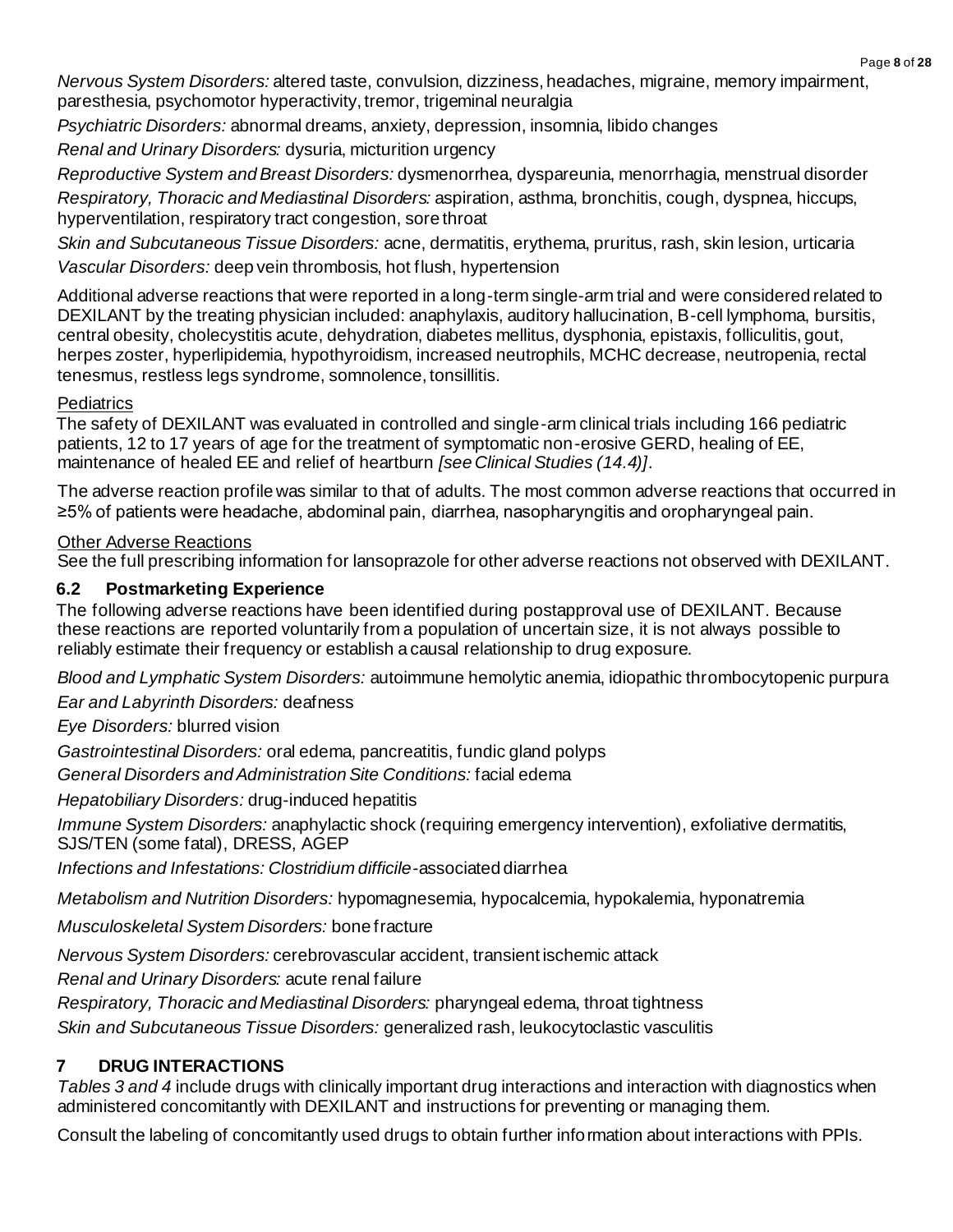| i abie 3. Chritcally Nelevalit mieractions Affecting Drugs Coadministered with DEAILANT and<br><b>Interactions with Diagnostics</b> |                                                                                                                                                                                                                                                                                                                                                                                                                                                                                                                                                                                                                                                                                                                                         |  |  |
|-------------------------------------------------------------------------------------------------------------------------------------|-----------------------------------------------------------------------------------------------------------------------------------------------------------------------------------------------------------------------------------------------------------------------------------------------------------------------------------------------------------------------------------------------------------------------------------------------------------------------------------------------------------------------------------------------------------------------------------------------------------------------------------------------------------------------------------------------------------------------------------------|--|--|
| <b>Antiretrovirals</b>                                                                                                              |                                                                                                                                                                                                                                                                                                                                                                                                                                                                                                                                                                                                                                                                                                                                         |  |  |
| Clinical Impact:                                                                                                                    | The effect of PPIs on antiretroviral drugs is variable. The clinical importance and<br>the mechanisms behind these interactions are not always known.<br>Decreased exposure of some antiretroviral drugs (e.g., rilpivirine,<br>$\bullet$<br>atazanavir, and nelfinavir) when used concomitantly with<br>dexlansoprazole may reduce antiviral effect and promote the<br>development of drug resistance.<br>Increased exposure of other antiretroviral drugs (e.g., saquinavir) when<br>$\bullet$<br>used concomitantly with dexlansoprazole may increase toxicity of the<br>antiretroviral drugs.<br>There are other antiretroviral drugs which do not result in clinically<br>$\bullet$<br>relevant interactions with dexlansoprazole. |  |  |
| Intervention:                                                                                                                       | Rilpivirine-containing products: Concomitant use with DEXILANT is<br>contraindicated [see Contraindications (4)]. See prescribing information.<br>Atazanavir: See prescribing information for atazanavir for dosing information.<br>Nelfinavir: Avoid concomitant use with DEXILANT. See prescribing information for<br>nelfinavir.<br>Saquinavir: See the prescribing information for saquinavir and monitor for<br>potential saquinavir toxicities.<br>Other antiretrovirals: See prescribing information.                                                                                                                                                                                                                            |  |  |
| <b>Warfarin</b>                                                                                                                     |                                                                                                                                                                                                                                                                                                                                                                                                                                                                                                                                                                                                                                                                                                                                         |  |  |
| Clinical Impact:                                                                                                                    | Increased INR and prothrombin time in patients receiving PPIs and warfarin<br>concomitantly. Increases in INR and prothrombin time may lead to abnormal<br>bleeding and even death.                                                                                                                                                                                                                                                                                                                                                                                                                                                                                                                                                     |  |  |
| Intervention:                                                                                                                       | Monitor INR and prothrombin time. Dose adjustment of warfarin may be needed<br>to maintain target INR range. See prescribing information for warfarin.                                                                                                                                                                                                                                                                                                                                                                                                                                                                                                                                                                                  |  |  |
| <b>Methotrexate</b>                                                                                                                 |                                                                                                                                                                                                                                                                                                                                                                                                                                                                                                                                                                                                                                                                                                                                         |  |  |
| Clinical Impact:                                                                                                                    | Concomitant use of PPIs with methotrexate (primarily at high dose) may elevate<br>and prolong serum concentrations of methotrexate and/or its metabolite<br>hydroxymethotrexate, possibly leading to methotrexate toxicities. No formal drug<br>interaction studies of high-dose methotrexate with PPIs have been conducted<br>[see Warnings and Precautions (5.10)].                                                                                                                                                                                                                                                                                                                                                                   |  |  |
| Intervention:                                                                                                                       | A temporary withdrawal of DEXILANT may be considered in some patients<br>receiving high-dose methotrexate.                                                                                                                                                                                                                                                                                                                                                                                                                                                                                                                                                                                                                              |  |  |
| <b>Digoxin</b>                                                                                                                      |                                                                                                                                                                                                                                                                                                                                                                                                                                                                                                                                                                                                                                                                                                                                         |  |  |
| Clinical Impact:                                                                                                                    | Potential for increased exposure of digoxin.                                                                                                                                                                                                                                                                                                                                                                                                                                                                                                                                                                                                                                                                                            |  |  |
| Intervention:                                                                                                                       | Monitor digoxin concentrations. Dose adjustment of digoxin may be needed to<br>maintain therapeutic drug concentrations. See prescribing information for digoxin.                                                                                                                                                                                                                                                                                                                                                                                                                                                                                                                                                                       |  |  |
|                                                                                                                                     | Drugs Dependent on Gastric pH for Absorption (e.g., iron salts, erlotinib, dasatinib, nilotinib,<br>mycophenolate mofetil, ketoconazole/itraconazole)                                                                                                                                                                                                                                                                                                                                                                                                                                                                                                                                                                                   |  |  |
| Clinical Impact:                                                                                                                    | Dexlansoprazole can reduce the absorption of other drugs due to its effect on<br>reducing intragastric acidity.                                                                                                                                                                                                                                                                                                                                                                                                                                                                                                                                                                                                                         |  |  |

# **Table 3. Clinically Relevant Interactions Affecting Drugs Coadministered with DEXILANT and**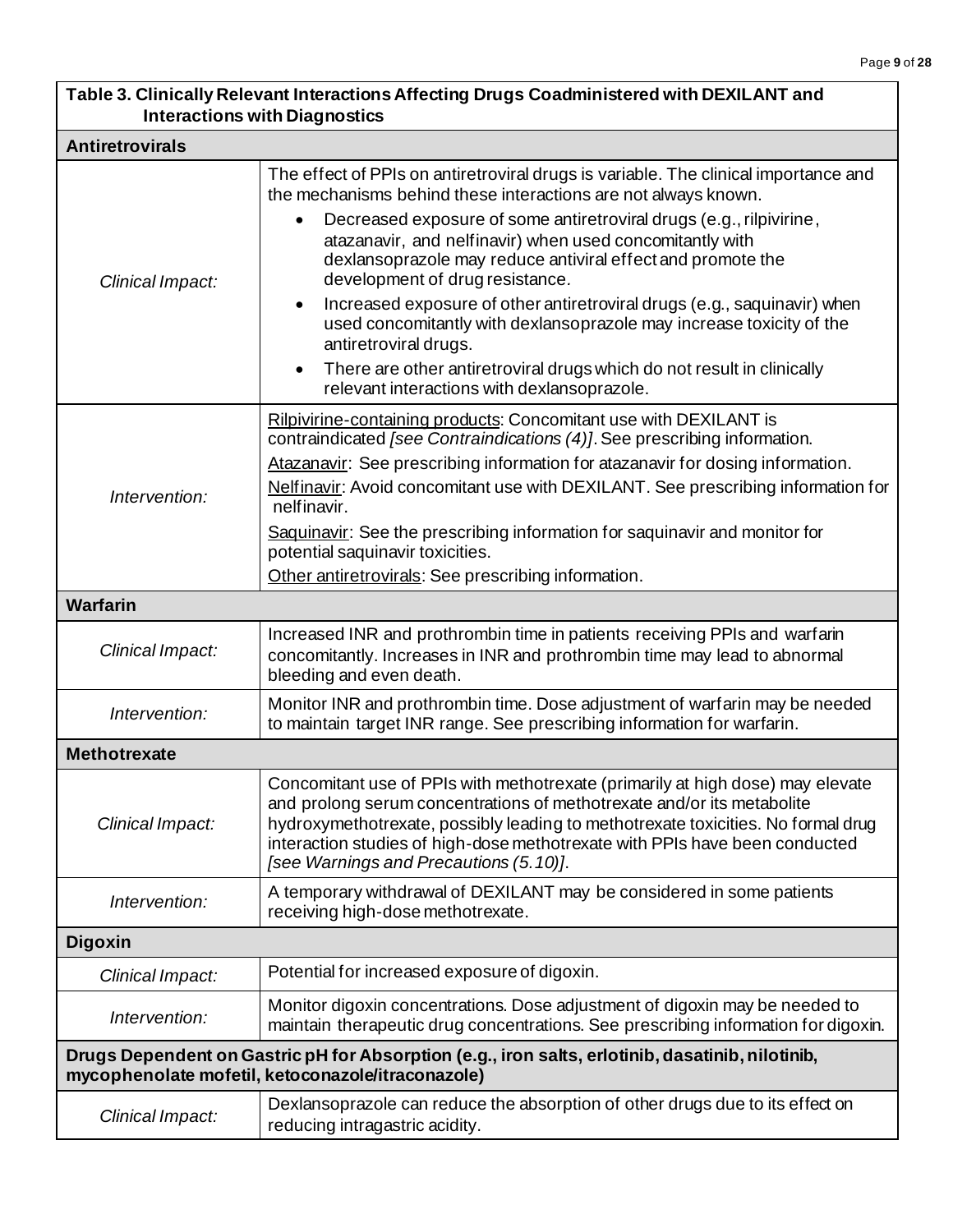|                                                   | Page 10 of 28                                                                                                                                                                                                                                                                                                                                                                                                                                                                                                           |
|---------------------------------------------------|-------------------------------------------------------------------------------------------------------------------------------------------------------------------------------------------------------------------------------------------------------------------------------------------------------------------------------------------------------------------------------------------------------------------------------------------------------------------------------------------------------------------------|
| Intervention:                                     | Mycophenolate mofetil (MMF): Coadministration of PPIs in healthy subjects and in<br>transplant patients receiving MMF has been reported to reduce the exposure to<br>the active metabolite, mycophenolic acid (MPA), possibly due to a decrease in<br>MMF solubility at an increased gastric pH. The clinical relevance of reduced MPA<br>exposure on organ rejection has not been established in transplant patients<br>receiving DEXILANT and MMF. Use DEXILANT with caution in transplant patients<br>receiving MMF. |
|                                                   | See the prescribing information for other drugs dependent on gastric pH for<br>absorption.                                                                                                                                                                                                                                                                                                                                                                                                                              |
| <b>Tacrolimus</b>                                 |                                                                                                                                                                                                                                                                                                                                                                                                                                                                                                                         |
| Clinical Impact:                                  | Potentially increased exposure of tacrolimus, especially in transplant patients who<br>are intermediate or poor metabolizers of CYP2C19.                                                                                                                                                                                                                                                                                                                                                                                |
| Intervention:                                     | Monitor tacrolimus whole blood trough concentrations. Dose adjustment of<br>tacrolimus may be needed to maintain therapeutic drug concentrations. See<br>prescribing information for tacrolimus.                                                                                                                                                                                                                                                                                                                        |
|                                                   | <b>Interactions with Investigations of Neuroendocrine Tumors</b>                                                                                                                                                                                                                                                                                                                                                                                                                                                        |
| Clinical Impact:                                  | CgA levels increase secondary to PPI-induced decreases in gastric acidity. The<br>increased CgA level may cause false positive results in diagnostic investigations<br>for neuroendocrine tumors [see Warnings and Precautions (5.9), Clinical<br>Pharmacology (12.2)].                                                                                                                                                                                                                                                 |
| Intervention:                                     | Temporarily stop DEXILANT treatment at least 14 days before assessing CgA<br>levels and consider repeating the test if initial CgA levels are high. If serial tests<br>are performed (e.g., for monitoring), the same commercial laboratory should be<br>used for testing, as reference ranges between tests may vary.                                                                                                                                                                                                  |
| <b>Interaction with Secretin Stimulation Test</b> |                                                                                                                                                                                                                                                                                                                                                                                                                                                                                                                         |
| Clinical Impact:                                  | Hyper-response in gastrin secretion in response to secretin stimulation test,<br>falsely suggesting gastrinoma.                                                                                                                                                                                                                                                                                                                                                                                                         |
| Intervention:                                     | Temporarily stop DEXILANT treatment at least 30 days before assessing to allow<br>gastrin levels to return to baseline [see Clinical Pharmacology (12.2)].                                                                                                                                                                                                                                                                                                                                                              |
| <b>False Positive Urine Tests for THC</b>         |                                                                                                                                                                                                                                                                                                                                                                                                                                                                                                                         |
| Clinical Impact:                                  | There have been reports of false positive urine screening tests for<br>tetrahydrocannabinol (THC) in patients receiving PPIs.                                                                                                                                                                                                                                                                                                                                                                                           |
| Intervention:                                     | An alternative confirmatory method should be considered to verify positive results.                                                                                                                                                                                                                                                                                                                                                                                                                                     |

| Table 4. Clinically Relevant Interactions Affecting DEXILANT When Coadministered with Other<br><b>Drugs and Substances</b>                      |                                                                                                                           |  |  |
|-------------------------------------------------------------------------------------------------------------------------------------------------|---------------------------------------------------------------------------------------------------------------------------|--|--|
| <b>CYP2C19 or CYP3A4 Inducers</b>                                                                                                               |                                                                                                                           |  |  |
| Clinical Impact:                                                                                                                                | Decreased exposure of dexlansoprazole when used concomitantly with strong<br>inducers [see Clinical Pharmacology (12.3)]. |  |  |
| St. John's Wort, rifampin: Avoid concomitant use with DEXILANT.<br>Intervention:<br>Ritonavir-containing products: See prescribing information. |                                                                                                                           |  |  |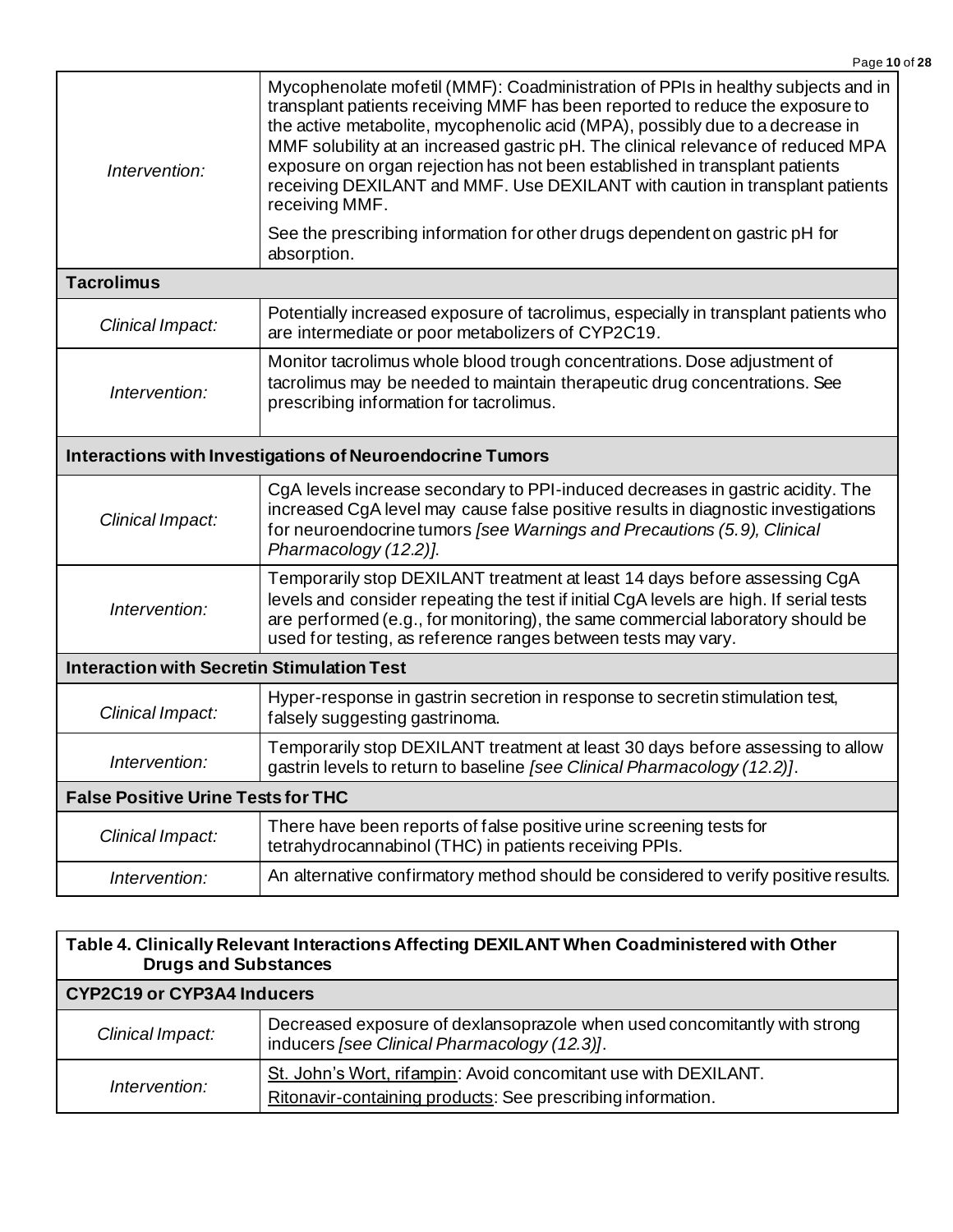| <b>CYP2C19 or CYP3A4 Inhibitors</b> |                                                                                                                                         |  |  |
|-------------------------------------|-----------------------------------------------------------------------------------------------------------------------------------------|--|--|
| Clinical Impact:                    | Increased exposure of dexlansoprazole is expected when used concomitantly<br>with strong inhibitors [see Clinical Pharmacology (12.3)]. |  |  |
| Intervention:                       | Voriconazole: See prescribing information.                                                                                              |  |  |

## **8 USE IN SPECIFIC POPULATIONS**

#### **8.1 Pregnancy**

#### Risk Summary

There are no studies with dexlansoprazole use in pregnant women to inform a drug-associated risk. Dexlansoprazole is the R-enantiomer of lansoprazole, and published observational studies of lansoprazole use during pregnancy did not demonstrate an association of adverse pregnancy-related outcomes with lansoprazole *(see Data)*.

In animal reproduction studies, oral administration of lansoprazole to rats during organogenesis through lactation at 1.8 times the maximum recommended human dexlansoprazole dose produced reductions in the offspring in femur weight, femur length, crown-rump length and growth plate thickness (males only) on postnatal Day 21 *(see Data)*. These effects were associated with reduction in body weight gain. Advise pregnant women of the potential risk to the fetus.

The estimated background risk of major birth defects and miscarriage for the indicated population is unknown. All pregnancies have a background risk of birth defect, loss, or other adverse outcomes. In the US general population, the estimated background risk of major birth defects and miscarriage in clinically recognized pregnancies is 2 to 4% and 15 to 20%, respectively.

#### Data

#### *Human Data*

Dexlansoprazole is the R-enantiomer of lansoprazole. Available data from published observational studies failed to demonstrate an association of adverse pregnancy-related outcomes and lansoprazole use. Methodological limitations of these observational studies cannot definitely establish or exclude any drug associated risk during pregnancy. In a prospective study by the European Network of Teratology Information Services, outcomes from a group of 62 pregnant women administered median daily doses of 30 mg of lansoprazole were compared to a control group of 868 pregnant women who did not take any PPIs. There was no difference in the rate of major malformations between women exposed to PPIs and the control g roup, corresponding to a Relative Risk (RR)=1.04, [95% Confidence Interval (CI) 0.25-4.21]. In a population-based retrospective cohort study covering all live births in Denmark from 1996 to 2008, there was no significant increase in major birth defects during analysis of first trimester exposure to lansoprazole in 794 live births. A meta-analysis that compared 1,530 pregnant women exposed to PPIs in at least the first trimester with 133,410 unexposed pregnant women showed no significant increases in risk for congenital malformations or spontaneous abortion with exposure to PPIs (for major malformations Odds Ratio (OR)=1.12, [95% CI 0.86 - 1.45] and for spontaneous abortions OR=1.29, [95% CI 0.84-1.97]).

#### *Animal Data*

An embryo-fetal development study conducted in rabbits at oral dexlansoprazole doses up to 30 mg/kg/day (approximately nine times the maximum recommended human dexlansoprazole dose [60 mg/day] based on body surface area) during organogenesis showed no effects on fetuses due to dexlansoprazole. In ad dition, embryo-fetal development studies performed in rats with oral lansoprazole at doses up to 150 mg/kg/day (40 times the recommended human lansoprazole dose based on body surface area) during organogenesis and in rabbits with oral lansoprazole at doses up to 30 mg/kg/day (16 times the recommended human lansoprazole dose based on body surface area) during organogenesis revealed no effects on fetuses due to lansoprazole.

A pre- and postnatal developmental toxicity study in rats with additional endpoints to evaluate bone development was performed with lansoprazole at oral doses of 10 to 100 mg/kg/day (0.2 to 1.8 times the maximum recommended human dexlansoprazole dose of 60 mg based on dexlansoprazole AUC [area under the plasma concentration-time curve]) administered during organogenesis through lactation. Maternal effects observed at 100 mg/kg/day (1.8 times the maximum recommended human dexlansoprazole dose of 60 mg based on dexlansoprazole AUC) included increased gestation period, decreased body weight gain during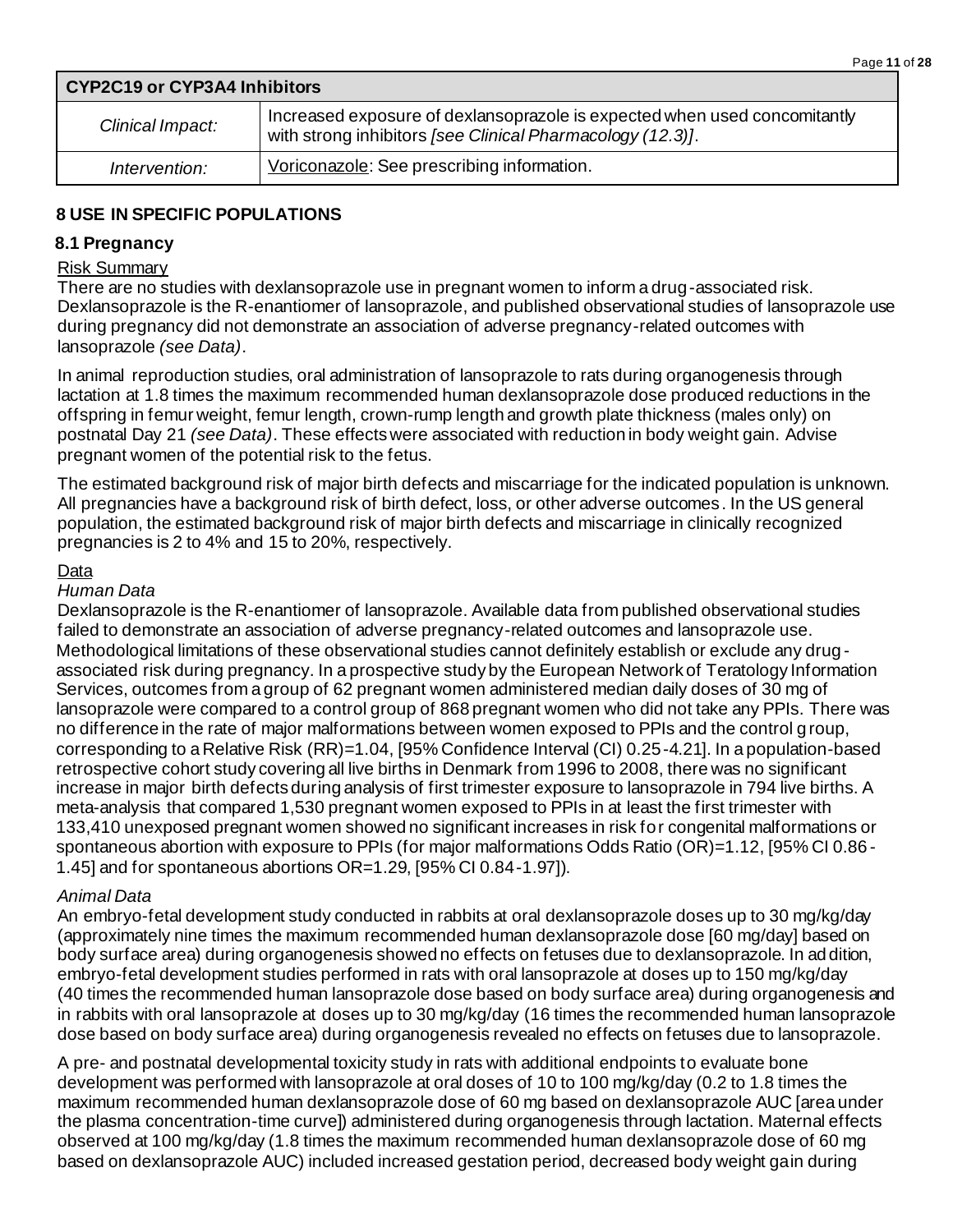gestation, and decreased food consumption. The number of stillbirths was increased at this dose, which may have been secondary to maternal toxicity. Body weight of pups was reduced at 100 mg/kg/day starting on postnatal Day 11. Femur weight, femur length, and crown-rump length were reduced at 100 mg/kg/day on postnatal Day 21. Femur weight was still decreased in the 100 mg/kg/day group at age 17 to 18 weeks. Growth plate thickness was decreased in the 100 mg/kg/day males on postnatal Day 21, and was increased in the 30 and 100 mg/kg/day males at age 17 to 18 weeks. The effects on bone parameters were associated with reduction in body weight gain.

#### **8.2 Lactation**

#### Risk Summary

There is no information regarding the presence of dexlansoprazole in human milk, the effects on the breastfed infant, or the effects on milk production. However, lansoprazole and its metabolites are present in rat milk *.* The developmental and health benefits of breastfeeding should be considered along with the mother's clinical need for DEXILANT and any potential adverse effects on the breastfed child from DEXILANT or from the underlying maternal condition.

#### **8.4 Pediatric Use**

The safety and effectiveness of DEXILANT have been established in pediatric patients 12 years to 17 years of age for the healing of all grades of EE, the maintenance of healed EE and relief of heartburn, and treatment of heartburn associated with symptomatic non-erosive GERD. Use of DEXILANT in this age group is supported by evidence from adequate and well-controlled studies of DEXILANT in adults with additional safety, efficacy and pharmacokinetic data in pediatric patients 12 to 17 years of age. The adverse reaction profile in patients 12 to 17 years of age was similar to adults *[see Dosage and Administration (2.1), Adverse Reactions (6.1), Clinical Pharmacology (12.3), Clinical Studies (14)]*.

The safety and effectiveness of DEXILANT have not been established in pediatric patients less than 12 years of age.

DEXILANT is not recommended in pediatric patients less than two years of age *[see Warnings and Precautions (5.12)]*. Nonclinical studies in juvenile rats treated with lansoprazole (the racemic mixture) have demonstrated adverse effects of heart valve thickening and bone changes at dexlansoprazole exposures which are expected to be similar to or higher than the dexlansoprazole exposure in pediatric patients one year to two years of age, as described below in *Juvenile Animal Toxicity Data*.

The use of DEXILANT is not recommended for the treatment of symptomatic GERD in pediatric patients one month to less than one year of age because lansoprazole was not shown to be effective in a multicenter, double-blind controlled trial.

#### Juvenile Animal Toxicity Data

#### *Heart Valve Thickening*

In two oral toxicity studies, thickening of the mitral heart valve occurred in juvenile rats treated with lansoprazole. Heart valve thickening was observed primarily with oral dosing initiated on postnatal Day 7 (age equivalent to neonatal humans) and postnatal Day 14 (human age equivalent of approximately one year) at doses of 250 mg/kg/day and higher (at postnatal Day 7 and postnatal Day 14 respectively, 2.5 and 1.8 times the expected dexlansoprazole exposure based on AUC in pediatric patients one year to two years of age). The treatment durations associated with heart valve thickening ranged from 5 days to 8 weeks. The findings reversed or trended towards reversibility after a 4-week drug-free recovery period. The incidence of heart valve thickening after initiation of dosing on postnatal Day 21 (human age equivalent of approximately two years) was limited to a single rat (1/24) in groups given 500 mg/kg/day for 4 or 8 weeks (2.1 times the expected dexlansoprazole exposure based on AUC in pediatric patients one year to two years of age). Based on the low incidence of heart valve thickening in 21-day old rats and the equivalent human age, the risk of heart valve injury does not appear to be relevant to patients two years of age and older.

#### *Bone Changes*

In an eight-week oral toxicity study of lansoprazole in juvenile rats with dosing initiated on postnatal Day 7, doses equal to or greater than 100 mg/kg/day (dexlansoprazole exposure based on AUC approximately equal to that in pediatric patients one year to two years of age) produced delayed growth, with impairment of weight gain observed as early as postnatal Day 10 (age equivalent to neonatal humans). At the end of treatment, the signs of impaired growth at 100 mg/kg/day and higher included reductions in body weight (14 to 44%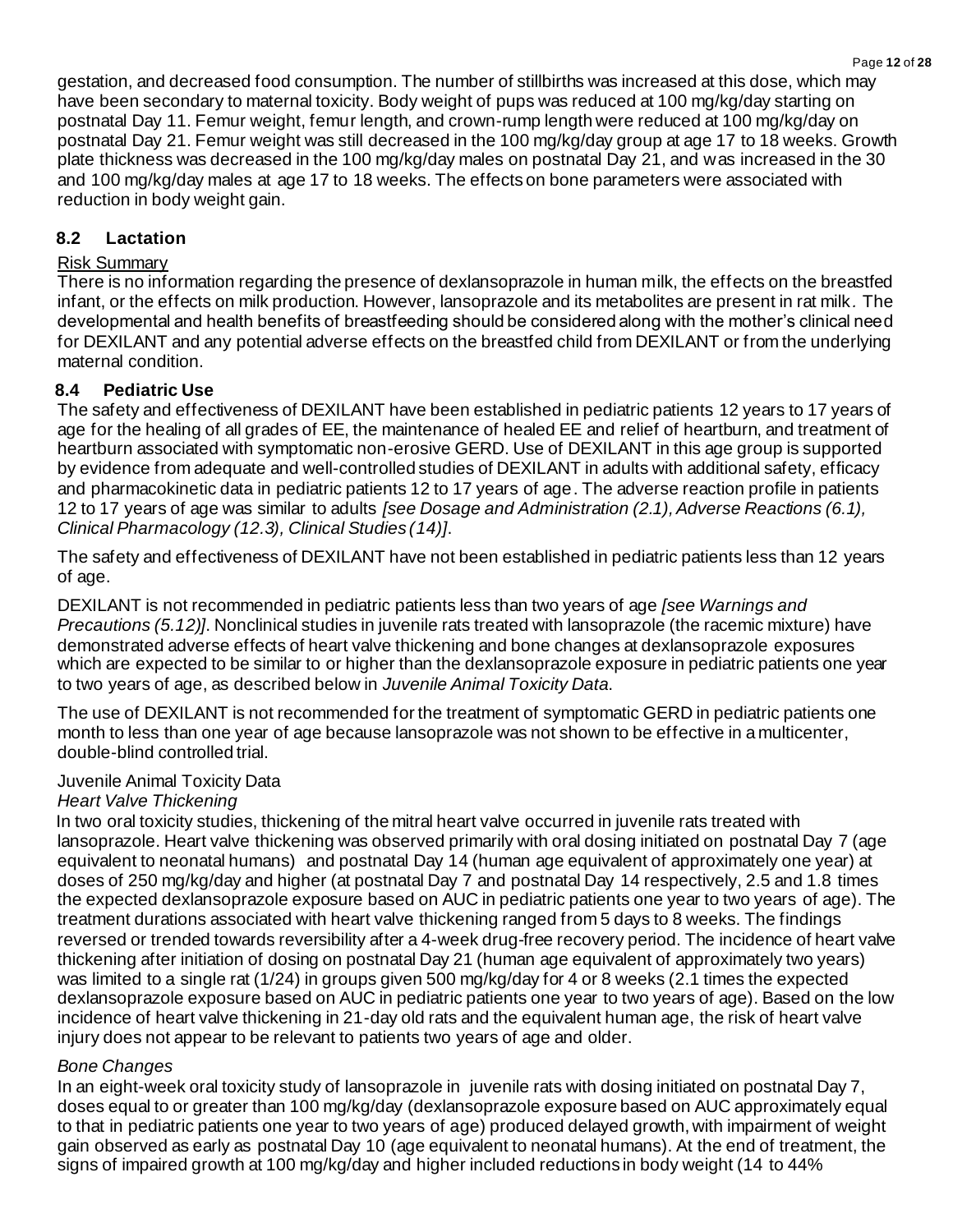compared to controls), absolute weight of multiple organs, femur weight, femur length and crown -rump length. Femoral growth plate thickness was reduced only in males and only at the 500 mg/kg/day dose. The effects related to delayed growth persisted through the end of the four-week recovery period. Longer term data were not collected.

# **8.5 Geriatric Use**

Of the total number of patients (n=4548) in clinical studies of DEXILANT, 11% of patients were aged 65 years and over, while 2% were 75 years and over. No overall differences in safety or effectiveness were observed between these patients and younger patients and other reported clinical experience has not identified significant differences in responses between geriatric and younger patients, but greater sensitivity of some older individuals cannot be ruled out *[see Clinical Pharmacology (12.3)]*.

# **8.6 Hepatic Impairment**

No dosage adjustment for DEXILANT is necessary for patients with mild hepatic impairment (Child-Pugh Class A).

In a study of adult patients with moderate hepatic impairment (Child-Pugh Class B) who received a single dose of 60 mg DEXILANT, there was a significant increase in systemic exposure of dexlansoprazole compared to healthy subjects with normal hepatic function *[see Clinical Pharmacology (12.3)]*. Therefore, for patients with moderate hepatic impairment (Child-Pugh Class B), dosage reduction is recommended for the healing of EE *[see Dosage and Administration (2.2)].*

No studies have been conducted in patients with severe hepatic impairment (Child-Pugh Class C); the use of DEXILANT is not recommended for these patients *[see Dosage and Administration (2.2)]*.

# **10 OVERDOSAGE**

There have been no reports of significant overdose with DEXILANT. Multiple doses of DEXILANT 120 mg and a single dose of DEXILANT 300 mg did not result in death or other severe adverse events. However, serious adverse events of hypertension have been reported in association with twice daily doses of DEXILANT 60 mg. Nonserious adverse reactions observed with twice daily doses of DEXILANT 60 mg include hot flashes, contusion, oropharyngeal pain, and weight loss. Dexlansoprazole is not expected to be removed from the circulation by hemodialysis.

In the event of over-exposure, treatment should be symptomatic and supportive.

If over-exposure occurs, call your poison control center at 1-800-222-1222 for current information on the management of poisoning or over-exposure.

# **11 DESCRIPTION**

The active ingredient in DEXILANT (dexlansoprazole) delayed-release capsules, a proton pump inhibitor, is (+)-2-[(*R*)-{[3-methyl-4-(2,2,2-trifluoroethoxy)pyridin-2-yl] methyl} sulfinyl]-*1H*-benzimidazole, a compound that inhibits gastric acid secretion. Dexlansoprazole is the *R*-enantiomer of lansoprazole (a racemic mixture of the *R*- and *S*-enantiomers). Its empirical formula is: C<sub>16</sub>H<sub>14</sub>F<sub>3</sub>N<sub>3</sub>O<sub>2</sub>S, with a molecular weight of 369.36. Dexlansoprazole has the following chemical structure:



Dexlansoprazole is a white to nearly white crystalline powder which melts with decomposition at 140°C. Dexlansoprazole is freely soluble in dimethylformamide, methanol, dichloromethane, ethanol, and ethyl acetate; and soluble in acetonitrile; slightly soluble in ether; and very slightly soluble in water; and practically insoluble in hexane.

Dexlansoprazole is stable when exposed to light. Dexlansoprazole is more stable in neutral and alkaline conditions than acidic conditions.

Dexlansoprazole is supplied for oral administration as a dual delayed-release formulation in capsules. The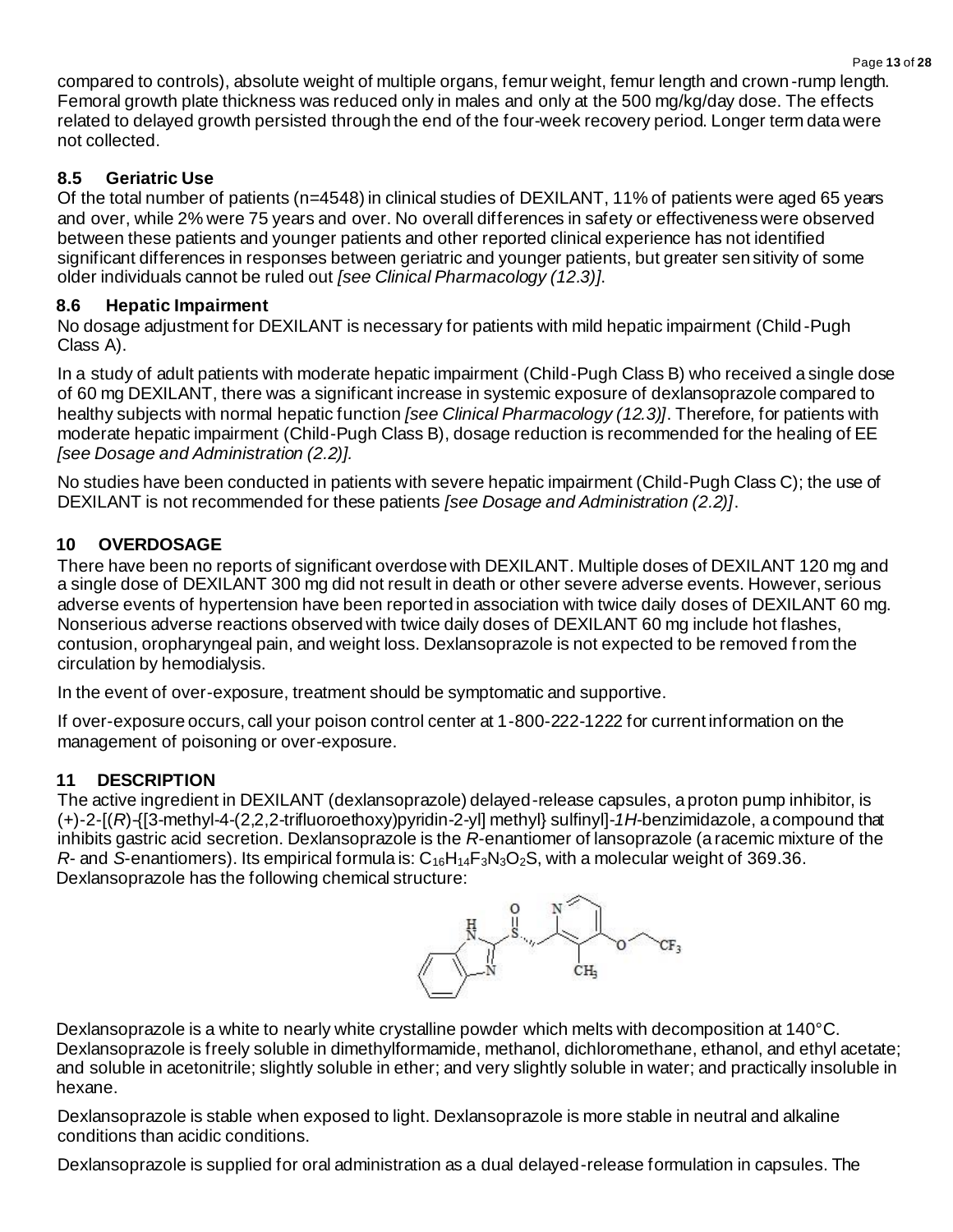capsules contain dexlansoprazole in a mixture of two types of enteric-coated granules with different pHdependent dissolution profiles *[see Clinical Pharmacology (12.3)]*.

DEXILANT delayed-release capsules are available in two dosage strengths: 30 and 60 mg, per capsule. Each capsule contains enteric-coated granules consisting of dexlansoprazole (active ingredient) and the following inactive ingredients: sugar spheres, magnesium carbonate, sucrose, low-substituted hydroxypropyl cellulose, titanium dioxide, hydroxypropyl cellulose, hypromellose 2910, talc, methacrylic acid copolymers, polyethylene glycol 8000, triethyl citrate, polysorbate 80, and colloidal silicon dioxide. The components of the capsule shell include the following inactive ingredients: hypromellose, carrageenan and potassium chloride. Based on the capsule shell color, blue contains FD&C Blue (or FD&C Blue No. 2 aluminum lake); gray contains black ferric oxide; and both contain titanium dioxide.

# **12 CLINICAL PHARMACOLOGY**

#### **12.1 Mechanism of Action**

Dexlansoprazole belongs to a class of antisecretory compounds, the substituted benzimidazoles, that suppress gastric acid secretion by specific inhibition of the (H<sup>+</sup>, K<sup>+</sup>)-ATPase at the secretory surface of the gastric parietal cell. Because this enzyme is regarded as the acid (proton) pump within the parietal cell, dexlansoprazole has been characterized as a gastric proton-pump inhibitor, in that it blocks the final step of acid production.

#### **12.2 Pharmacodynamics**

#### Antisecretory Activity

The effects of DEXILANT 60 mg (n=20) or lansoprazole 30 mg (n=23) once daily for five days on 24 hour intragastric pH were assessed in healthy subjects in a multiple-dose crossover study. The results are summarized in *Table 5*.

| Table 5. Effect on 24 Hour Intragastric pH<br>on Day 5 After Administration of<br><b>DEXILANT or Lansoprazole</b> |              |  |  |
|-------------------------------------------------------------------------------------------------------------------|--------------|--|--|
| <b>DEXILANT</b>                                                                                                   | Lansoprazole |  |  |
| 30 mg<br>60 mg                                                                                                    |              |  |  |
| <b>Mean Intragastric pH</b>                                                                                       |              |  |  |
| 4.13<br>4.55                                                                                                      |              |  |  |
| % Time Intragastric pH >4 (hours)                                                                                 |              |  |  |
| 71<br>60                                                                                                          |              |  |  |
| $(17$ hours)                                                                                                      | (14 hours)   |  |  |

## **Serum Gastrin Effects**

The effect of dexlansoprazole on serum gastrin concentrations was evaluated in approximately 3460 patients in clinical trials up to eight weeks and in 1023 patients for up to six to 12 months. The mean fasting gastrin concentrations increased from baseline during treatment with 30 and 60 mg DEXILANT. In patients treated for more than six months, mean serum gastrin levels increased during approximately the first three months of treatment and were stable for the remainder of treatment. Mean serum gastrin levels returned to pretreatment levels within one month of discontinuation of treatment.

Increased gastrin causes enterochromaffin-like cell hyperplasia and increased serum CgA levels. The increased CgA levels may cause false positive results in diagnostic investigations for neuroendocrine tumors *[see Warnings and Precautions (5.9)]*.

#### Enterochromaffin-Like Cell (ECL) Effects

There were no reports of ECL cell hyperplasia in gastric biopsy specimens obtained from 653 patients treated with DEXILANT 30, 60, or 90 mg for up to 12 months.

During lifetime exposure of rats dosed daily with up to 150 mg/kg/day of lansoprazole, marked hypergastrinemia was observed followed by ECL cell proliferation and formation of carcinoid tumors, especially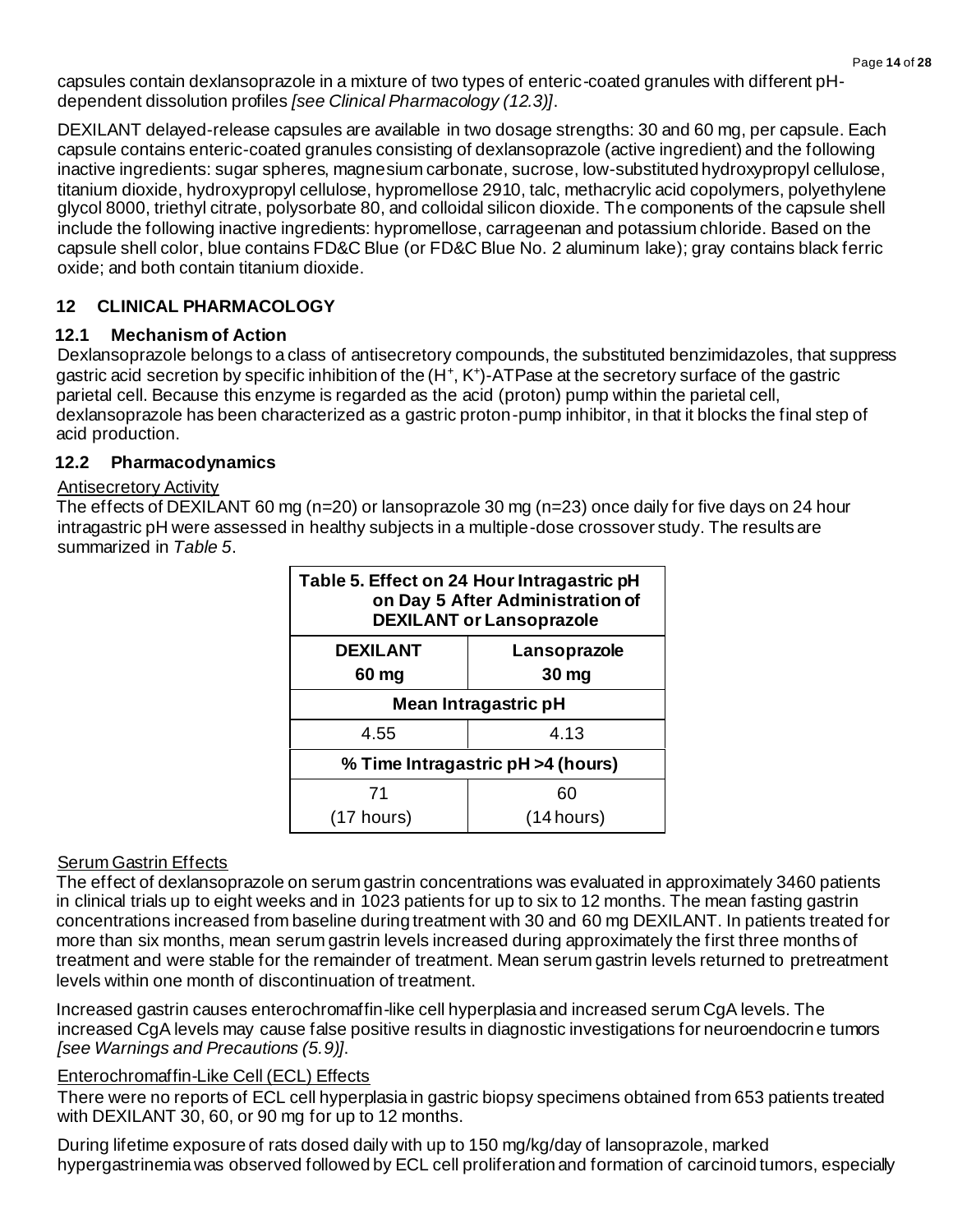in female rats *[see Nonclinical Toxicology (13.1)]*.

#### Cardiac Electrophysiology

At a dose five times the maximum recommended dose, dexlansoprazole does not prolong the QT interval to any clinically relevant extent.

#### **12.3 Pharmacokinetics**

The dual delayed-release formulation of DEXILANT results in a dexlansoprazole plasma concentration-time profile with two distinct peaks; the first peak occurs one to two hours after administration, followed by a second peak within four to five hours *(see Figure 1)*. Dexlansoprazole is eliminated with a half-life of approximately one to two hours in healthy subjects and in patients with symptomatic GERD. No accumulation of dexlansoprazole occurs after multiple, once daily doses of DEXILANT 30 or 60 mg although mean AUC<sub>t</sub> and C<sub>max</sub> values of dexlansoprazole were slightly higher (less than 10%) on Day 5 than on Day 1.



The pharmacokinetics of dexlansoprazole are highly variable, with percent coefficient of variation (%CV) values for Cmax, AUC, and CL/F of greater than 30% *(see Table 6)*.

| Table 6. Mean (%CV) Pharmacokinetic Parameters for Adult<br><b>Subjects on Day 5 After Administration of DEXILANT</b> |            |            |            |  |
|-----------------------------------------------------------------------------------------------------------------------|------------|------------|------------|--|
| <b>CL/F</b><br><b>Dose</b><br>AUC <sub>24</sub><br>$C_{\text{max}}$<br>(L/h)<br>(mg)<br>$(ng \cdot h/mL)$<br>(ng/mL)  |            |            |            |  |
| 30                                                                                                                    | 658 (40%)  | 3275 (47%) | 11.4 (48%) |  |
|                                                                                                                       | $(N=44)$   | $(N=43)$   | $(N=43)$   |  |
| 60                                                                                                                    | 1397 (51%) | 6529 (60%) | 11.6 (46%) |  |
|                                                                                                                       | $(N=79)$   | $(N=73)$   | $(N=41)$   |  |

#### Absorption

After oral administration of DEXILANT 30 or 60 mg to healthy subjects and symptomatic GERD patients, mean Cmax and AUC values of dexlansoprazole increased approximately dose proportionally *(see Figure 1)*.

When granules of DEXILANT 60 mg are mixed with water and dosed via NG tube or orally via syringe, the bioavailability (C<sub>max</sub> and AUC) of dexlansoprazole was similar to that when DEXILANT 60 mg was administered as an intact capsule *[see Dosage and Administration (2.3)]*.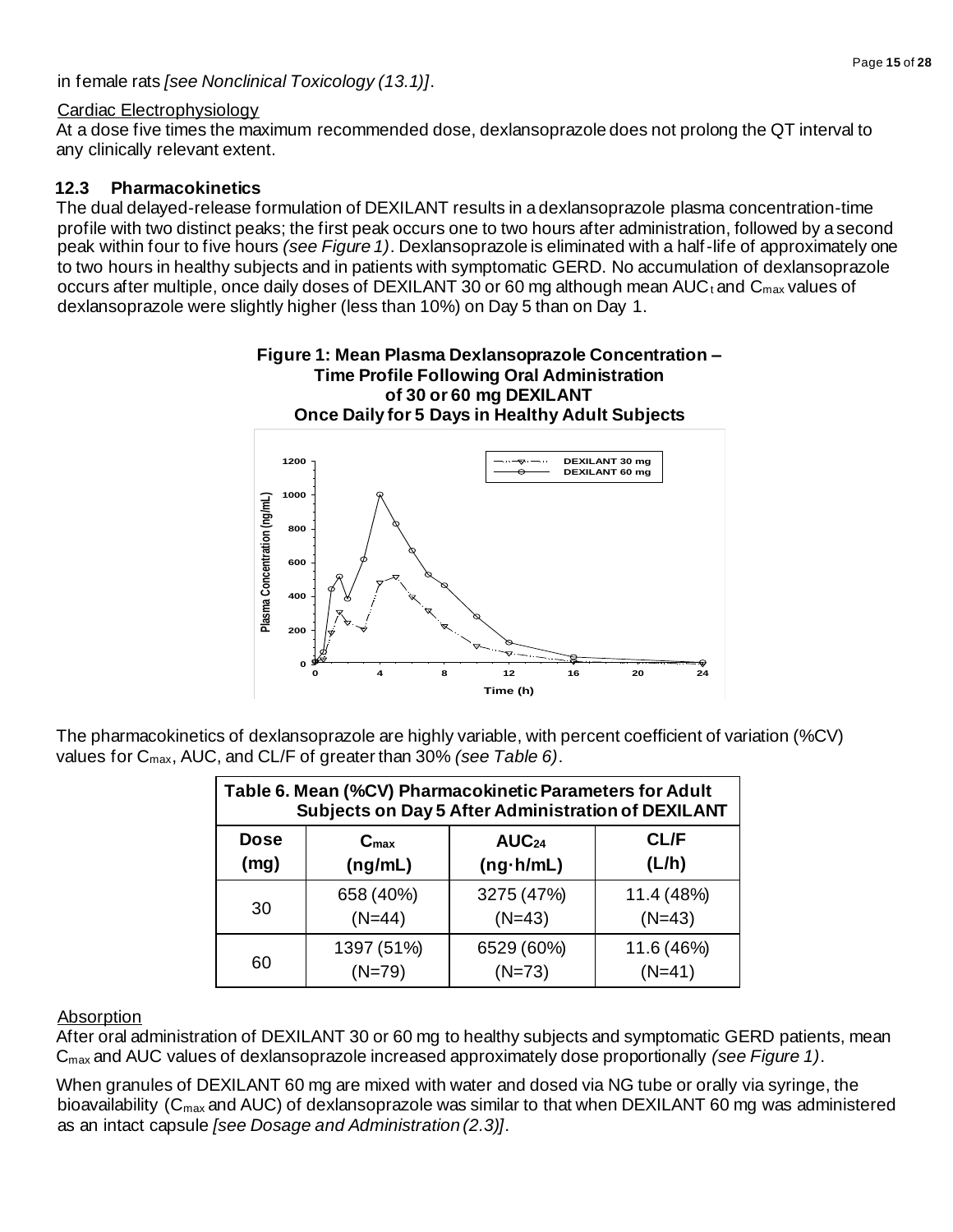# Effect on Food

In food-effect studies in healthy subjects receiving DEXILANT under various fed conditions compared to fasting, increases in  $C_{\text{max}}$  ranged from 12 to 55%, increases in AUC ranged from 9 to 37%, and  $\overline{T}_{\text{max}}$  varied (ranging from a decrease of 0.7 hours to an increase of three hours) *[see Dosage and Administration (2.3)]*.

## **Distribution**

Plasma protein binding of dexlansoprazole ranged from 96 to 99% in healthy subjects and was independent of concentration from 0.01 to 20 mcg/mL. The apparent volume of distribution  $(V_z/F)$  after multiple doses in symptomatic GERD patients was 40 L.

# **Elimination**

#### *Metabolism*

Dexlansoprazole is extensively metabolized in the liver by oxidation, reduction, and subsequent formation of sulfate, glucuronide and glutathione conjugates to inactive metabolites. Oxidative metabolites are formed by the cytochrome P450 (CYP) enzyme system including hydroxylation mainly by CYP2C19, and oxidation to the sulfone by CYP3A4.

CYP2C19 is a polymorphic liver enzyme which exhibits three phenotypes in the metabolism of CYP2C19 substrates: extensive metabolizers (\*1/\*1), intermediate metabolizers (\*1/mutant) and poor metabolizers (mutant/mutant). Dexlansoprazole is the major circulating component in plasma regardless of CYP2C19 metabolizer status. In CYP2C19 intermediate and extensive metabolizers, the major plasma metabolites are 5-hydroxy dexlansoprazole and its glucuronide conjugate, while in CYP2C19 poor metabolizers dexlansoprazole sulfone is the major plasma metabolite.

#### *Excretion*

Following the administration of DEXILANT, no unchanged dexlansoprazole is excreted in urine. Following the administration of [<sup>14</sup>C] dexlansoprazole to six healthy male subjects, approximately 50.7% (standard deviation (SD): 9.0%) of the administered radioactivity was excreted in urine and 47.6% (SD: 7.3%) in the feces. Apparent clearance (CL/F) in healthy subjects was 11.4 to 11.6 L/hour, respectively, after five days of 30 or 60 mg once daily administration.

#### Specific Populations

#### *Age: Pediatric Population*

The pharmacokinetics of dexlansoprazole in patients under the age of 12 years have not been studied.

# *Patients 12 to 17 Years of Age*

The pharmacokinetics of dexlansoprazole were studied in 36 patients 12 to 17 years of age with symptomatic GERD in a multicenter trial. Patients were randomized to receive DEXILANT 30 or 60 mg once daily for seven days. The dexlansoprazole mean  $C_{\text{max}}$  and AUC in patients 12 to 17 years of age were 105 and 88%, respectively, compared to those observed in adults at the 30 mg dose, and were 81 and 78%, respectively, at the 60 mg dose *(see Tables 6 and 7)*.

| Table 7. Mean (%CV) Pharmacokinetic Parameters in Patients 12 to 17 Years of<br>Age with Symptomatic GERD on Day 7 After Administration of<br><b>DEXILANT Once Daily for 7 Days</b> |      |      |      |  |
|-------------------------------------------------------------------------------------------------------------------------------------------------------------------------------------|------|------|------|--|
| AUC <sub>tau</sub><br><b>CL/F</b><br>$C_{\text{max}}$<br>$(ng \cdot h/mL)$<br>(ng/mL)<br>(L/h)<br><b>Dose</b>                                                                       |      |      |      |  |
| $30 \, \text{mg}$                                                                                                                                                                   | 691  | 2886 | 12.8 |  |
| $(N=17)$                                                                                                                                                                            | (53) | (47) | (48) |  |
| $60 \text{ mg}$                                                                                                                                                                     | 1136 | 5120 | 15.3 |  |
| $(N=18)$                                                                                                                                                                            | (51) | (58) | (49) |  |

*Age: Geriatric Population* The terminal elimination half-life of dexlansoprazole is significantly increased in geriatric subjects compared to younger subjects (2.2 and 1.5 hours, respectively). Dexlansoprazole exhibited higher systemic exposure (AUC) in geriatric subjects (34% higher) than younger subjects *[see Use in Specific Populations (8.5)]*.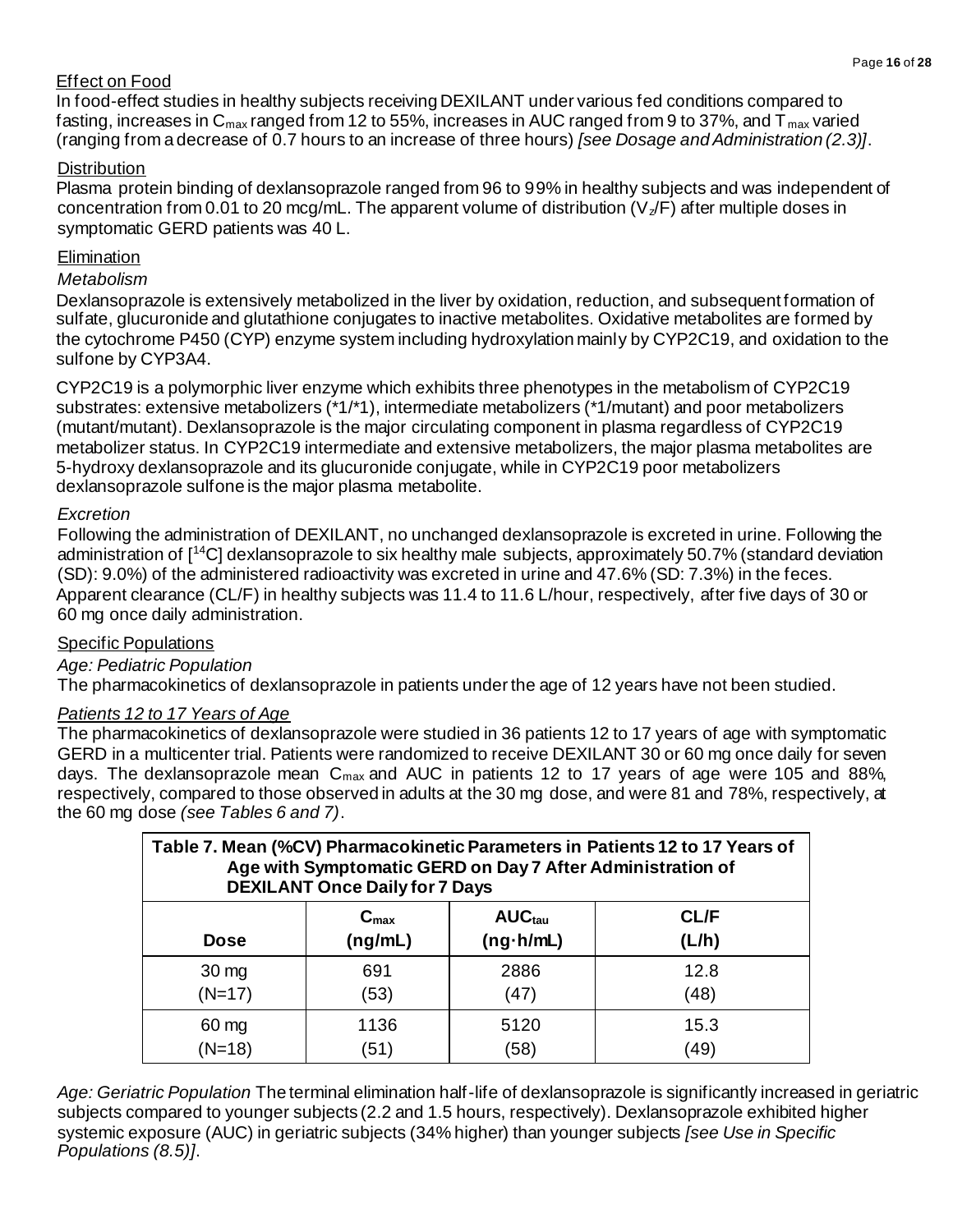#### *Sex*

In a study of 12 male and 12 female healthy subjects who received a single dose of DEXILANT 60 mg, females had higher systemic exposure (AUC) (43% higher) than males. This difference in exposure between males and females does not represent a significant safety concern.

## *Renal Impairment*

Dexlansoprazole is extensively metabolized in the liver to inactive metabolites, and no parent drug is recovered in the urine following an oral dose of dexlansoprazole. Therefore, the pharmacokinetics of dexlansoprazole are not expected to be altered in patients with renal impairment, and no studies were conducted in patients with renal impairment. In addition, the pharmacokinetics of lansoprazole were not clinically different in patients with mild, moderate or severe renal impairment compared to healthy subjects with normal renal function.

# *Hepatic Impairment*

In a study of 12 patients with moderate hepatic impairment (Child-Pugh Class B) who received a single dose of 60 mg DEXILANT, the systemic exposure (AUC) of bound and unbound dexlansoprazole was approximately two times greater compared to subjects with normal hepatic function. This difference in exposure was not due to a difference in protein binding. No studies have been conducted in patients with severe hepatic impairment (Child -Pugh Class C) *[see Dosage and Administration (2.2), Use in Specific Populations (8.6)]*.

# Drug-Drug Interactions

*Effect of Dexlansoprazole on Other Drugs*

# *Cytochrome P 450 Interactions*

Dexlansoprazole is metabolized, in part, by CYP2C19 and CYP3A4 *[see Clinical Pharmacology (12.3)]*.

*In vitro* studies have shown that dexlansoprazole is not likely to inhibit CYP isoforms 1A1, 1A2, 2A6, 2B6, 2C8, 2C9, 2D6, 2E1 or 3A4. As such, no clinically relevant interactions with drugs metabolized by these CYP enzymes would be expected. Furthermore, *in vivo* studies showed that DEXILANT did not have an impact on the pharmacokinetics of coadministered phenytoin (CYP2C9 substrate) or theophylline (CYP1A2 substrate). The subjects' CYP1A2 genotypes in the drug-drug interaction study with theophylline were not determined. Although *in vitro* studies indicated that DEXILANT has the potential to inhibit CYP2C19 *in vivo*, an *in vivo* drugdrug interaction study in mainly CYP2C19 extensive and intermediate metabolizers has shown that DEXILANT does not affect the pharmacokinetics of diazepam (CYP2C19 substrate).

## *Clopidogrel*

Clopidogrel is metabolized to its active metabolite in part by CYP2C19. A study of healthy subjects who were CYP2C19 extensive metabolizers, receiving once daily administration of clopidogrel 75 mg alone or concomitantly with DEXILANT 60 mg (n=40), for nine days was conducted. The mean AUC of the active metabolite of clopidogrel was reduced by approximately 9% (mean AUC ratio was 91%, with 90% CI of 86 to 97%) when DEXILANT was coadministered compared to administration of clopidogrel alone. Pharmacodynamic parameters were also measured and demonstrated that the change in inhibition of platelet aggregation (induced by 5 mcM ADP) was related to the change in the exposure to clopidogrel active metabolite. The effect on exposure to the active metabolite of clopidogrel and on clopidogrel-induced platelet inhibition is not considered clinically important.

# *Effect of Other Drugs on Dexlansoprazole*

Because dexlansoprazole is metabolized by CYP2C19 and CYP3A4, inducers and inhibitors of these enzymes may potentially alter exposure of dexlansoprazole.

# **12.5 Pharmacogenomics**

# Effect of CYP2C19 Polymorphism on Systemic Exposure of Dexlansoprazole

Systemic exposure of dexlansoprazole is generally higher in intermediate and poor metabolizers. In male Japanese subjects who received a single dose of DEXILANT 30 or 60 mg (N=2 to 6 subjects/group), mean dexlansoprazole  $C_{\text{max}}$  and AUC values were up to two times higher in intermediate compared to extensive metabolizers; in poor metabolizers, mean  $C_{\text{max}}$  was up to four times higher and mean AUC was up to 12 times higher compared to extensive metabolizers. Though such study was not conducted in Caucasians and Af rican Americans, it is expected dexlansoprazole exposure in these races will be affected by CYP2C19 phenotypes as well.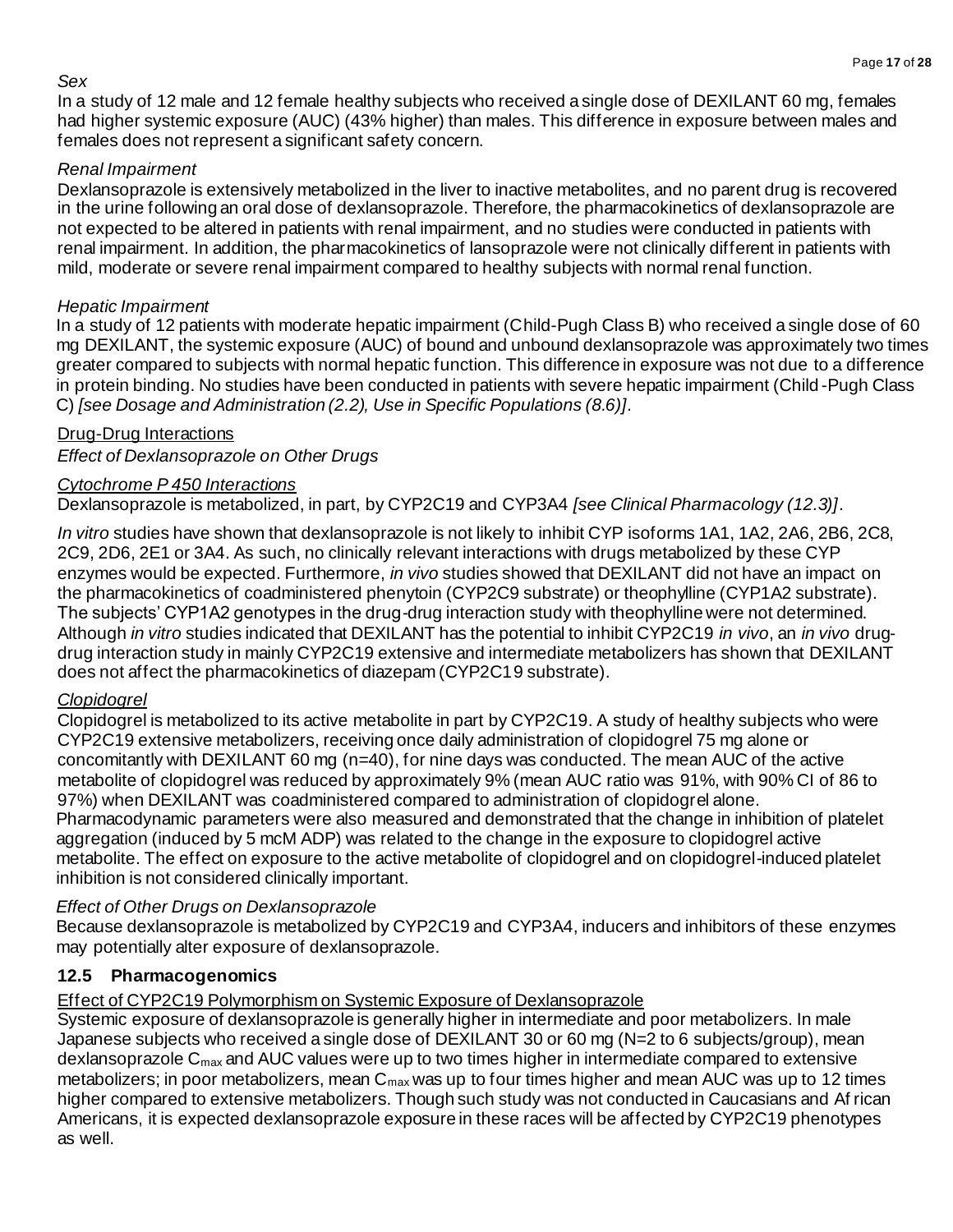#### **13 NONCLINICAL TOXICOLOGY**

# **13.1 Carcinogenesis, Mutagenesis, Impairment of Fertility**

The carcinogenic potential of dexlansoprazole was assessed using lansoprazole studies. In two, 24 month carcinogenicity studies, Sprague-Dawley rats were treated orally with lansoprazole at doses of 5 to 150 mg/kg/day, about one to 40 times the exposure on a body surface (mg/m<sup>2</sup>) basis of a 50 kg person of average height [1.46 m<sup>2</sup> body surface area (BSA)] given the recommended human dose of lansoprazole 30 mg/day.

Lansoprazole produced dose-related gastric ECL cell hyperplasia and ECL cell carcinoids in both male and female rats *[see Clinical Pharmacology (12.2)]*.

In rats, lansoprazole also increased the incidence of intestinal metaplasia of the gastric epithelium in both sexes. In male rats, lansoprazole produced a dose-related increase of testicular interstitial cell adenomas. The incidence of these adenomas in rats receiving doses of 15 to 150 mg/kg/day (four to 40 times the recommended human lansoprazole dose based on BSA) exceeded the low background incidence (range = 1.4 to 10%) for this strain of rat.

In a 24 month carcinogenicity study, CD-1 mice were treated orally with lansoprazole doses of 15 to 600 mg/kg/day, two to 80 times the recommended human lansoprazole dose based on BSA. Lansoprazole produced a dose-related increased incidence of gastric ECL cell hyperplasia. It also produced an increased incidence of liver tumors (hepatocellular adenoma plus carcinoma). The tumor incidences in male mice treated with 300 and 600 mg lansoprazole/kg/day (40 to 80 times the recommended human lansoprazole dose based on BSA) and female mice treated with 150 to 600 mg lansoprazole/kg/day (20 to 80 times the recommended human lansoprazole dose based on BSA) exceeded the ranges of background incidences in historical controls for this strain of mice. Lansoprazole treatment produced adenoma of rete testis in male mice receiving 75 to 600 mg/kg/day (10 to 80 times the recommended human lansoprazole dose based on BSA).

A 26 week p53 (+/-) transgenic mouse carcinogenicity study of lansoprazole was not positive.

Lansoprazole was positive in the Ames test and the *in vitro* human lymphocyte chromosomal aberration assay. Lansoprazole was not genotoxic in the *ex vivo* rat hepatocyte unscheduled DNA synthesis (UDS) test, the *in vivo* mouse micronucleus test or the rat bone marrow cell chromosomal aberration test.

Dexlansoprazole was positive in the Ames test and in the *in vitro* chromosome aberration test using Chinese hamster lung cells. Dexlansoprazole was negative in the *in vivo* mouse micronucleus test.

The potential effects of dexlansoprazole on fertility and reproductive performance were assessed using lansoprazole studies. Lansoprazole at oral doses up to 150 mg/kg/day (40 times the recommended human lansoprazole dose based on BSA) was found to have no effect on fertility and reproductive performance of male and female rats.

## **14 CLINICAL STUDIES**

## **14.1 Healing of Erosive Esophagitis in Adults**

Two multicenter, double-blind, active-controlled, randomized, eight week studies were conducted in patients with endoscopically confirmed EE. Severity of the disease was classified based on the Los Angeles Classification Grading System (Grades A-D). Patients were randomized to one of the following three treatment groups: DEXILANT 60 mg once daily, DEXILANT 90 mg once daily or lansoprazole 30 mg once daily. Patients who were *H. pylori* positive or who had Barrett's Esophagus and/or definite dysplastic changes at baseline were excluded from these studies. A total of 4092 patients were enrolled and ranged in age from 18 to 90 years (median age 48 years) with 54% male. Race was distributed as follows: 87% Caucasian, 5% Black and 8% Other. Based on the Los Angeles Classification, 71% of patients had mild EE (Grades A and B) and 29% of patients had moderate to severe EE (Grades C and D) before treatment.

The studies were designed to test noninferiority. If noninferiority was demonstrated then superiority would be tested. Although noninferiority was demonstrated in both studies, the finding of superiority in one study was not replicated in the other.

The proportion of patients with healed EE at Week 4 or 8 is presented below in *Table 8*.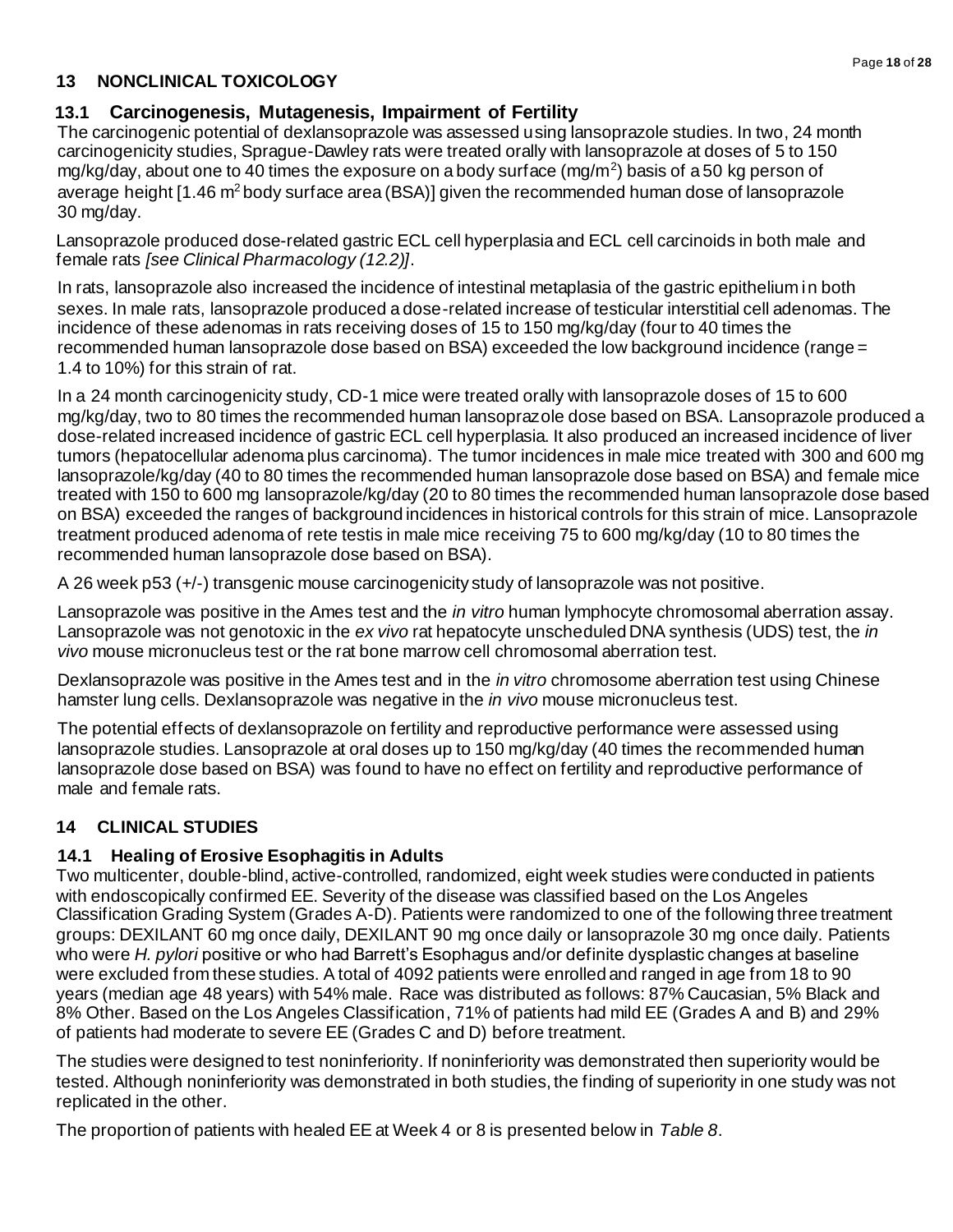| Table 8. EE Healing Rates* in Adults: All Grades |                                               |                                   |                              |                                           |                                                                                         |
|--------------------------------------------------|-----------------------------------------------|-----------------------------------|------------------------------|-------------------------------------------|-----------------------------------------------------------------------------------------|
| <b>Study</b>                                     | <b>Number of</b><br>Patients (N) <sup>†</sup> | <b>Treatment Group</b><br>(daily) | Week 4<br>%<br><b>Healed</b> | Week $8^{\ddagger}$<br>%<br><b>Healed</b> | (95% CI) for the Treatment<br><b>Difference</b><br>(DEXILANT-Lansoprazole)<br>by Week 8 |
| 1                                                | 657                                           | DEXILANT 60 mg                    | 70                           | 87                                        | $(-1.5, 6.1)$ <sup>§</sup>                                                              |
|                                                  | 648                                           | Lansoprazole 30 mg                | 65                           | 85                                        |                                                                                         |
| $\mathbf{2}$                                     | 639                                           | DEXILANT 60 mg                    | 66                           | 85                                        | $(2.2, 10.5)^{\S}$                                                                      |
|                                                  | 656                                           | Lansoprazole 30 mg                | 65                           | 79                                        |                                                                                         |

CI = Confidence interval

\* Based on crude rate estimates, patients who did not have endoscopically documented healed EE and prematurely discontinued were considered not healed.

† Patients with at least one postbaseline endoscopy.

‡ Primary efficacy endpoint.

§ Demonstrated noninferiority to lansoprazole.

DEXILANT 90 mg once daily was studied and did not provide additional clinical benefit over DEXILANT 60 mg once daily.

#### **14.2 Maintenance of Healed Erosive Esophagitis and Relief of Heartburn in Adults**

A multicenter, double-blind, placebo-controlled, randomized study was conducted in patients who successfully completed an EE study and showed endoscopically confirmed healed EE. Maintenance of healing and symptom resolution over a six month period was evaluated with DEXILANT 30 or 60 mg once daily compared to placebo. A total of 445 patients were enrolled and ranged in age from 18 to 85 years (median age 49 years), with 52% female. Race was distributed as follows: 90% Caucasian, 5% Black and 5% Other.

Sixty-six percent of patients treated with 30 mg of DEXILANT remained healed over the six month time period as confirmed by endoscopy *(see Table 9)*.

| Table 9. Maintenance Rates* of Healed EE at Month 6 in<br><b>Adults</b>                                              |                |                   |
|----------------------------------------------------------------------------------------------------------------------|----------------|-------------------|
| Number of<br><b>Maintenance Rate</b><br><b>Treatment Group</b><br><b>Patients</b><br>$(N)^\dagger$<br>(daily)<br>(%) |                |                   |
| 125                                                                                                                  | DEXILANT 30 mg | $66.4^{\ddagger}$ |
| 119                                                                                                                  | Placebo        | 14.3              |

\* Based on crude rate estimates, patients who did not have endoscopically documented relapse and prematurely discontinued were considered to have relapsed.

† Patients with at least one postbaseline endoscopy

‡ Statistically significant vs placebo

DEXILANT 60 mg once daily was studied and did not provide additional clinical benefit over DEXILANT 30 mg once daily.

The effect of DEXILANT 30 mg on maintenance of relief of heartburn was also evaluated. Upon entry into the maintenance study, a majority of patients' baseline heartburn severity was rated as none. DEXILANT 30 mg demonstrated a statistically significantly higher percent of 24 hour heartburn-free periods compared to placebo over the six month treatment period *(see Table 10)*. The majority of patients treated with placebo discontinued due to relapse of EE between Month 2 and Month 6.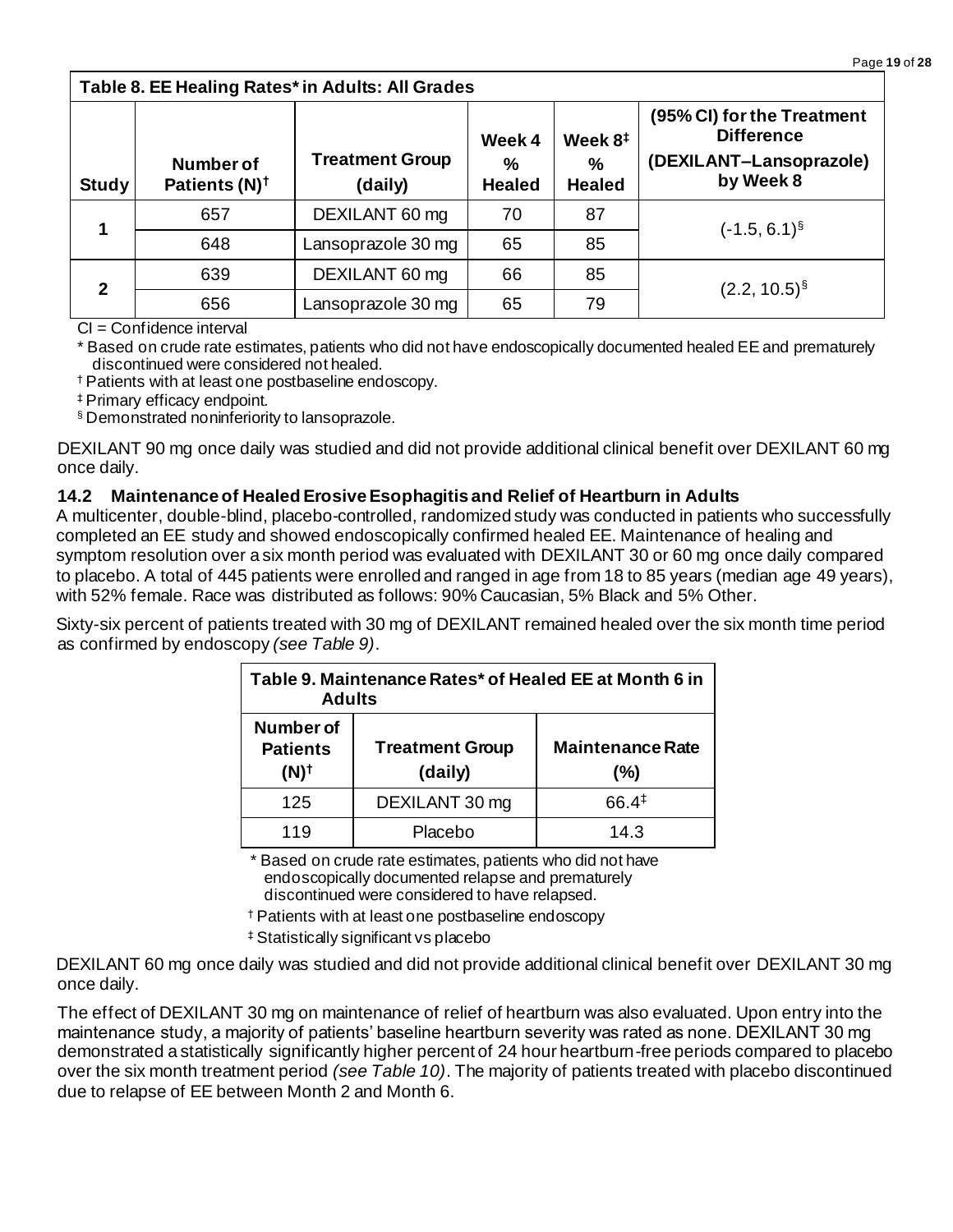| Table TV. Mediali Percentage of 24 Hour Heartburn-Free Periods of the Maillienance of Healed EE<br><b>Study in Adults</b> |                           |                                                     |         |                                                        |         |                                                        |
|---------------------------------------------------------------------------------------------------------------------------|---------------------------|-----------------------------------------------------|---------|--------------------------------------------------------|---------|--------------------------------------------------------|
|                                                                                                                           | <b>Overall Treatment*</b> |                                                     | Month 1 |                                                        | Month 6 |                                                        |
| Treatment<br>Group<br>(daily)                                                                                             | N                         | Heartburn-<br>Free 24 hour<br><b>Periods</b><br>(%) | N       | Heartburn-<br>Free 24 hour<br><b>Periods</b><br>$(\%)$ | N       | Heartburn-<br>Free 24 hour<br><b>Periods</b><br>$(\%)$ |
| <b>DEXILANT</b><br>$30 \,\mathrm{mg}$                                                                                     | 132                       | $96.1^+$                                            | 126     | 96.7                                                   | 80      | 98.3                                                   |
| Placebo                                                                                                                   | 141                       | 28.6                                                | 117     | 28.6                                                   | 23      | 73.3                                                   |

**Table 10. Median Percentage of 24 Hour Heartburn-Free Periods of the Maintenance of Healed EE** 

\* Secondary efficacy endpoint

† Statistically significant vs placebo

#### **14.3 Treatment of Symptomatic Non-Erosive GERD in Adults**

A multicenter, double-blind, placebo-controlled, randomized, four week study was conducted in patients with a diagnosis of symptomatic non-erosive GERD made primarily by presentation of symptoms. These patients who identified heartburn as their primary symptom, had a history of heartburn for six months or longer, had heartburn on at least four of seven days immediately prior to randomization and had no esophageal erosions as confirmed by endoscopy. However, patients with symptoms which were not acid-related may not have been excluded using these inclusion criteria. Patients were randomized to one of the following treatment groups: DEXILANT 30 mg daily, 60 mg daily, or placebo. A total of 947 patients were enrolled and ranged in age from 18 to 86 years (median age 48 years) with 71% female. Race was distributed as follows: 82% Caucasian, 14% Black and 4% Other.

DEXILANT 30 mg provided statistically significantly greater percent of days with heartburn-free 24 hour periods over placebo as assessed by daily diary over four weeks *(see Table 11)*. DEXILANT 60 mg once daily was studied and provided no additional clinical benefit over DEXILANT 30 mg once daily.

| Table 11. Median Percentages of 24 Hour Heartburn-Free Periods During<br>the 4 Week Treatment Period of the Symptomatic Non-Erosive<br><b>GERD Study in Adults</b> |                                   |                                                        |  |  |
|--------------------------------------------------------------------------------------------------------------------------------------------------------------------|-----------------------------------|--------------------------------------------------------|--|--|
| N                                                                                                                                                                  | <b>Treatment Group</b><br>(daily) | <b>Heartburn-Free</b><br><b>24 hour Periods</b><br>(%) |  |  |
| 312                                                                                                                                                                | DEXILANT 30 mg                    | $54.9*$                                                |  |  |
| 310                                                                                                                                                                | Placebo                           | 18.5                                                   |  |  |

\* Statistically significant vs placebo

A higher percentage of patients on DEXILANT 30 mg had heartburn-free 24 hour periods compared to placebo as early as the first three days of treatment and this was sustained throughout the treatment period (percentage of patients on Day 3: DEXILANT 38% vs placebo 15%; on Day 28: DEXILANT 63% vs placebo 40%).

#### **14.4 Pediatric GERD**

Use of DEXILANT in patients 12 to 17 years of age is supported by evidence from adequate and wellcontrolled studies of DEXILANT capsules in adults, with additional safety, efficacy, and pharmacokinetic data from studies performed in pediatric patients.

#### **Healing of EE, Maintenance of Healed EE and Relief of Heartburn**

In a multicenter, 36 week trial, 62 patients 12 to 17 years of age with a documented history of GERD for at least three months and endoscopically-proven erosive esophagitis (EE) were enrolled to evaluate the healing of EE, maintenance of healed EE and relief of heartburn, followed by an additional 12 weeks without treatment.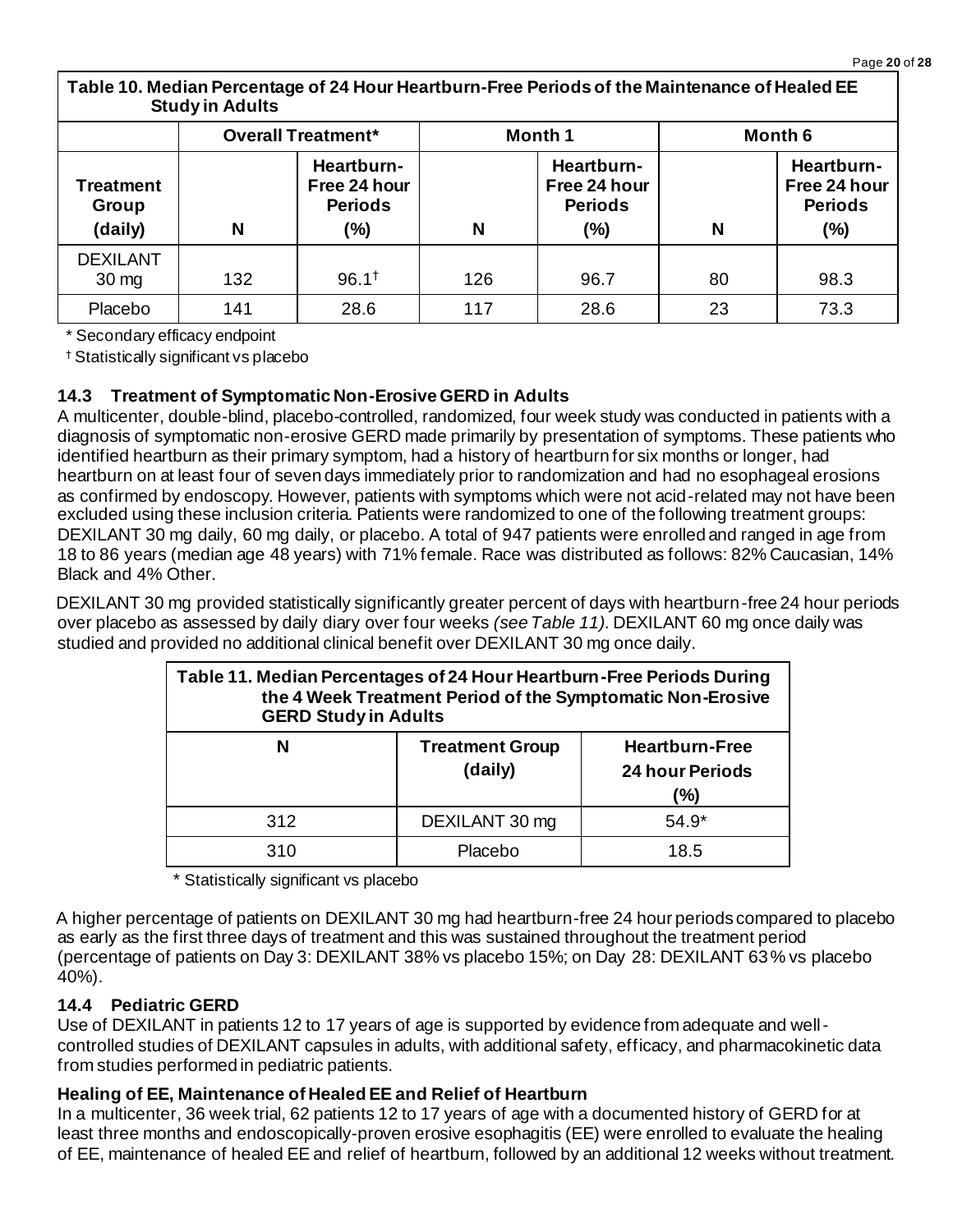The median age was 15 years, with males accounting for 61% of the patients. Based on the Los Angeles Classification Grading Scale, 97% of patients had mild EE (Grades A and B), and 3% of patients had moderate to severe EE (Grades C and D) before treatment.

In the first eight weeks, 62 patients were treated with DEXILANT 60 mg once daily to evaluate the healing of EE. Of the 62 patients, 58 patients completed the eight week trial, and 51 (88%) patients achieved healing of EE, as confirmed by endoscopy, over eight weeks of treatment *(see Table 12)*.

| Table 12. Healing of EE at Week 8 in Pediatric Patients 12 to 17 Years of Age |                                        |  |
|-------------------------------------------------------------------------------|----------------------------------------|--|
|                                                                               | <b>DEXILANT 60 mg</b>                  |  |
| Proportion of randomized patients healed<br>$n (\%)$<br>95% CI                | 51/62 (82%)<br>$(70, 91)$ <sup>†</sup> |  |
| Proportion of evaluable patients healed*<br>$n (\%)$<br>95% CI                | 51/58 (88%)<br>$(77, 95)^{\dagger}$    |  |

\* Includes only patients who underwent postbaseline endoscopy.

† Reported are the exact confidence limits.

After the initial eight weeks of treatment, all 51 patients with healed EE were randomized to receive treatment with DEXILANT 30 mg or placebo, once daily for an additional 16 weeks to evaluate maintenance of healing and symptom resolution. Maintenance of healing was assessed by endoscopy at Week 24. Of the 51 patients randomized, 13 patients discontinued early. Of these, five patients did not undergo postbaseline endoscopy. Eighteen of 22 (82%) evaluable patients treated with DEXILANT 30 mg remained healed over the 16 week treatment period as confirmed by endoscopy, compared with 14 of 24 (58%) in placebo *(see Table 13)*.

| Table 13. Maintenance of Healed EE at Week 24* in Pediatric Patients 12 to 17 Years of<br>Age |                       |                       |  |  |
|-----------------------------------------------------------------------------------------------|-----------------------|-----------------------|--|--|
|                                                                                               | <b>DEXILANT 30 mg</b> | <b>Placebo</b>        |  |  |
| Proportion of randomized patients who<br>maintained healing of EE<br>$n (\%)$                 | 18/25 (72%)           | 14/26 (54%)           |  |  |
| 95% CI                                                                                        | $(51, 88)^{\ddagger}$ | $(33, 73)^{\ddagger}$ |  |  |
| Proportion of evaluable patients who<br>maintained healing of EE <sup>+</sup><br>n (%)        | 18/22 (82%)           | 14/24 (58%)           |  |  |
| 95% CI                                                                                        | $(60, 95)^{\ddagger}$ | $(37, 78)^{\ddagger}$ |  |  |

\* Following eight weeks of initial therapy and 16 weeks of maintenance therapy.

† Includes patients with at least one postbaseline endoscopy.

‡ Reported are the exact confidence limits.

Relief of heartburn was assessed in randomized patients during the 16 week maintenance period. The median percentage of 24 hour heartburn-free periods was 87% for those receiving DEXILANT 30 mg compared to 68% for those receiving placebo.

Out of the 32 patients who maintained healing of EE at the end of the 16 week maintenance period, 27 patients (16 treated with DEXILANT and 11 treated with placebo during the double-blind phase) were followed for an additional 12 weeks without therapy. Twenty-four of the 27 patients completed the 12 week follow-up period. One patient required treatment with acid suppression therapy.

#### **Treatment of Symptomatic Non-Erosive GERD**

In a single-arm, open-label, multicenter trial, 104 pediatric patients 12 to 17 years of age with symptomatic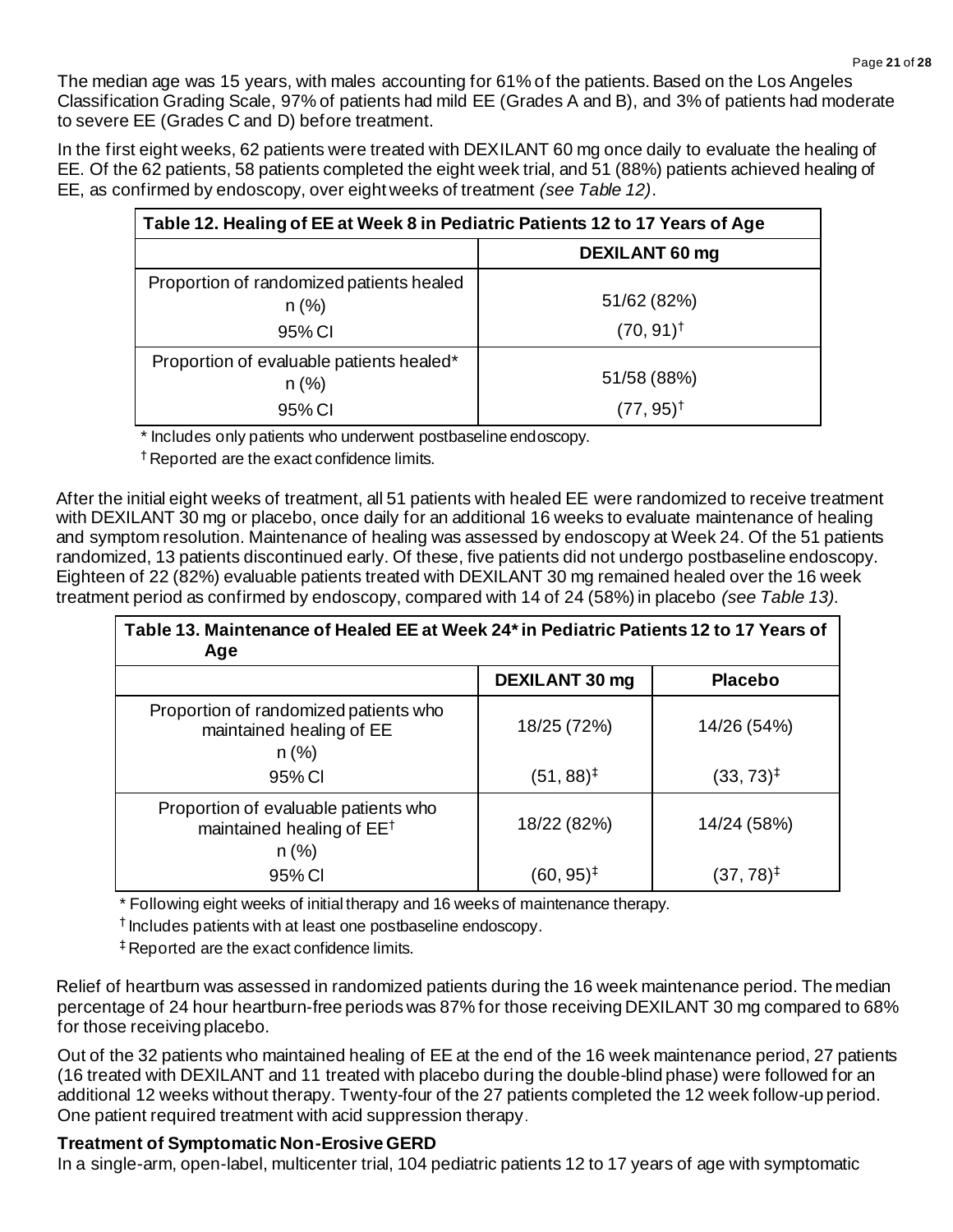non-erosive GERD were treated with DEXILANT 30 mg once daily, for four weeks to evaluate safety and effectiveness. Patients had a documented history of GERD symptoms for at least three months prior to screening, reported heartburn on at least three out of seven days during screening, and had no esophageal erosions as confirmed by endoscopy. The median age was 15 years, with females accounting for 70% of the patients. During the four week treatment period, the median percentage of 24 hour heartburn free periods was 47%.

# **16 HOW SUPPLIED/STORAGE AND HANDLING**

DEXILANT delayed-release capsules, 30 mg, are opaque, blue and gray with "TAP" and "30" imprinted on the capsule and supplied as:

64764-171-11 Unit dose package of 100

64764-171-90 Bottle of 90

64764-171-19 Bottle of 1000

DEXILANT delayed-release capsules, 60 mg, are opaque, blue with "TAP" and "60" imprinted on the capsule and supplied as:

| <b>NDC Number</b>           | Size                                  |
|-----------------------------|---------------------------------------|
|                             | 64764-175-11 Unit dose package of 100 |
| 64764-175-30                | Bottle of 30                          |
| 64764-175-90                | Bottle of 90                          |
| 64764-175-19 Bottle of 1000 |                                       |
|                             |                                       |

Store at 20 to 25°C (68 to 77°F); excursions permitted to 15 to 30°C (59 to 86°F) [see USP Controlled Room Temperature].

# **17 PATIENT COUNSELING INFORMATION**

Advise the patient to read the FDA-approved patient labeling (Medication Guide and Instructions for Use).

## Adverse Reactions

Advise patients to report to their healthcare provider if they experience any signs or symptoms consistent with:

- Hypersensitivity Reactions *[see Contraindications (4)]*
- Acute Tubulointerstitial Nephritis *[see Warnings and Precautions (5.2)]*
- *Clostridium difficile-*Associated Diarrhea *[see Warnings and Precautions (5.3)]*
- Bone Fracture *[see Warnings and Precautions (5.4)]*
- Severe Cutaneous Adverse Reactions *[see Warnings and Precautions (5.5)]*
- Cutaneous and Systemic Lupus Erythematosus *[see Warnings and Precautions (5.6)]*
- Cyanocobalamin (Vitamin B12) Deficiency *[see Warnings and Precautions (5.7)]*
- Hypomagnesemia and Mineral Metabolism *[see Warnings and Precautions (5.8)]*

## Drug Interactions

Advise patients to report to their healthcare provider if they are taking rilpivirine-containing products *[see Contraindications (4)]* or high-dose methotrexate *[see Warnings and Precautions (5.10)]*.

## **Pregnancy**

Advise a pregnant woman of the potential risk to a fetus. Advise females of reproductive potential to inform their healthcare provider of a known or suspected pregnancy *[see Use in Specific Populations (8.1)]*.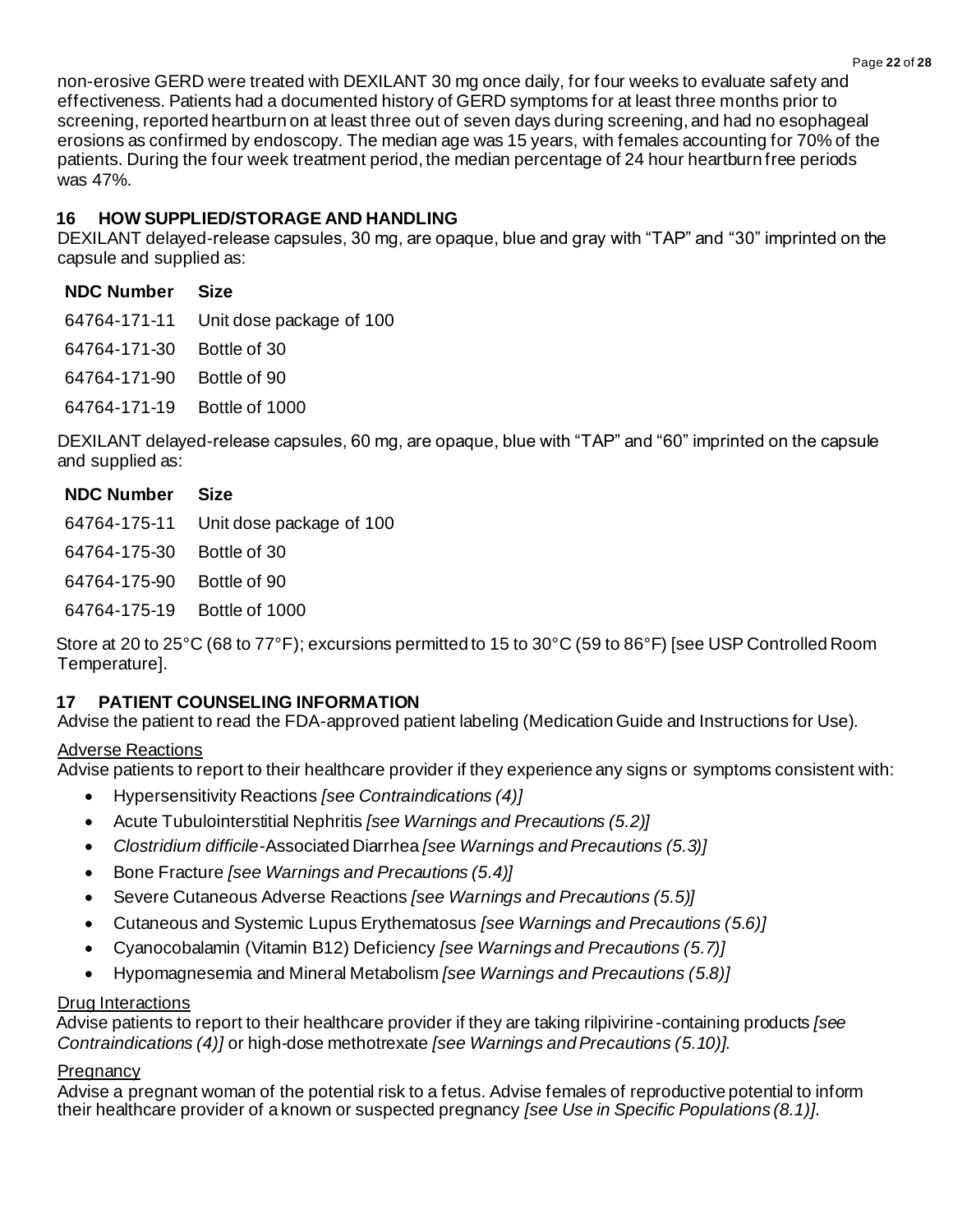#### **Administration**

- Take without regard to food.
- Missed doses: If a dose is missed, administer as soon as possible. However, if the next scheduled dose is due, do not take the missed dose, and take the next dose on time. Do not take two doses at one time to make up for a missed dose.
- Swallow whole; do not chew.
- Can be opened and sprinkled on applesauce for patients who have trouble swallowing the capsule.
- Alternatively, the capsule can be administered with water via oral syringe or NG tube, as described in the Instructions for Use.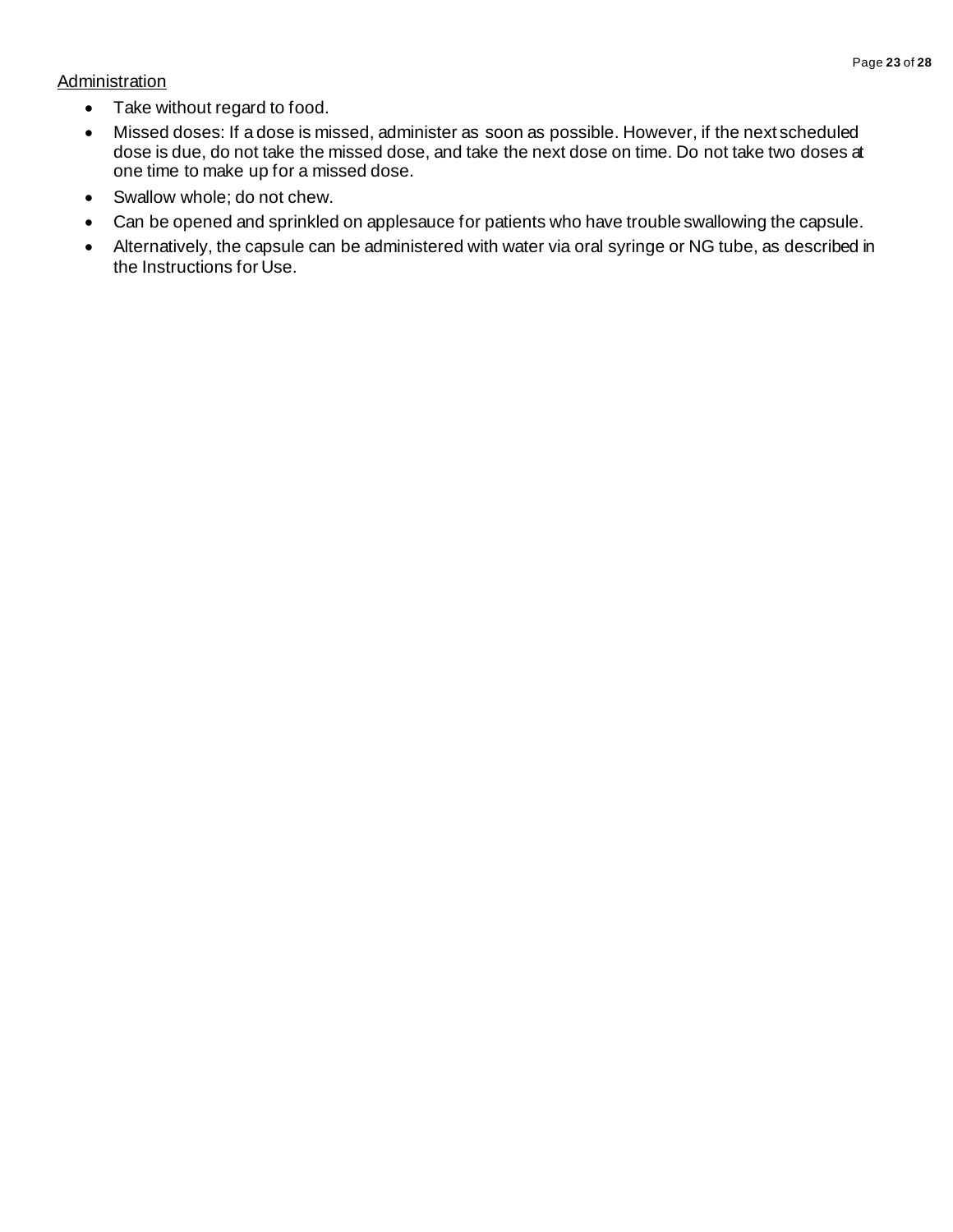#### **MEDICATION GUIDE DEXILANT (decks-i-launt) (dexlansoprazole) delayed-release capsules, for oral use**

Read this Medication Guide before you start taking DEXILANT and each time you get a refill. There may be new information. This information does not take the place of talking to your doctor about your medical condition or your treatment.

## **What is the most important information that I should know about DEXILANT?**

**DEXILANT may help your acid-related symptoms, but you could still have serious stomach problems. Talk with your doctor.**

**DEXILANT can cause serious side effects, including:**

- **A type of kidney problem (acute tubulointerstitial nephritis).** Some people who take proton pump inhibitor (PPI) medicines, including DEXILANT, may develop a kidney problem called acute tubulointerstitial nephritis, that can happen at any time during treatment with PPI medicines. Call your doctor right away if you have a decrease in the amount that you urinate or if you have blood in your urine.
- **Diarrhea.** DEXILANT may increase your risk of getting severe diarrhea. This diarrhea may be caused by an infection (*Clostridium difficile*) in your intestines.

Call your doctor right away if you have watery stool, stomach pain, and fever that does not go away.

- **Bone fractures.** People who take multiple daily doses of PPI medicines for a long period of time (a year or longer) may have an increased risk of fractures of the hip, wrist or spine. You should take DEXILANT exactly as prescribed, at the lowest dose possible for your treatment and for the shortest time needed. Talk to your doctor about your risk of bone fracture if you take DEXILANT.
- **Certain types of lupus erythematosus.** Lupus erythematosus is an autoimmune disorder (the body's immune cells attack other cells or organs in the body). Some people who take PPI medicines may develop certain types of lupus erythematosus or have worsening of the lupus they already have. Call your doctor right away if you have new or worsening joint pain or a rash on your cheeks or arms that gets worse in the sun.

DEXILANT can have other serious side effects. See **"What are the possible side effects of DEXILANT?".**

## **What is DEXILANT?**

DEXILANT is a prescription medicine called a proton pump inhibitor (PPI). DEXILANT reduces the amount of acid in your stomach.

## **DEXILANT is used in people 12 years of age and older:**

- for up to 8 weeks to heal acid-related damage to the lining of the esophagus (called erosive esophagitis or EE)
- for up to 6 months in adults and up to 16 weeks in children 12 to 17 years of age to continue healing of erosive esophagitis and relief of heartburn
- for 4 weeks to treat heartburn related to gastroesophageal reflux disease (GERD)

GERD happens when acid from your stomach enters the tube (esophagus) that connects your mouth to your stomach. This may cause a burning feeling in your chest or throat, sour taste or burping.

It is not known if DEXILANT is safe and effective in children under 12 years of age. DEXILANT is not recommended in children under 2 years of age and may harm them.

DEXILANT is not effective for symptoms of GERD in children under 1 year of age.

## **Who should not take DEXILANT? Do not take DEXILANT if you:**

- are allergic to dexlansoprazole or any of the other ingredients in DEXILANT. See the end of this Medication Guide for a complete list of ingredients in DEXILANT**.**
- are taking a medicine that contains rilpivirine (EDURANT, COMPLERA, JULUCA) used to treat HIV-1 (Human Immunodeficiency Virus)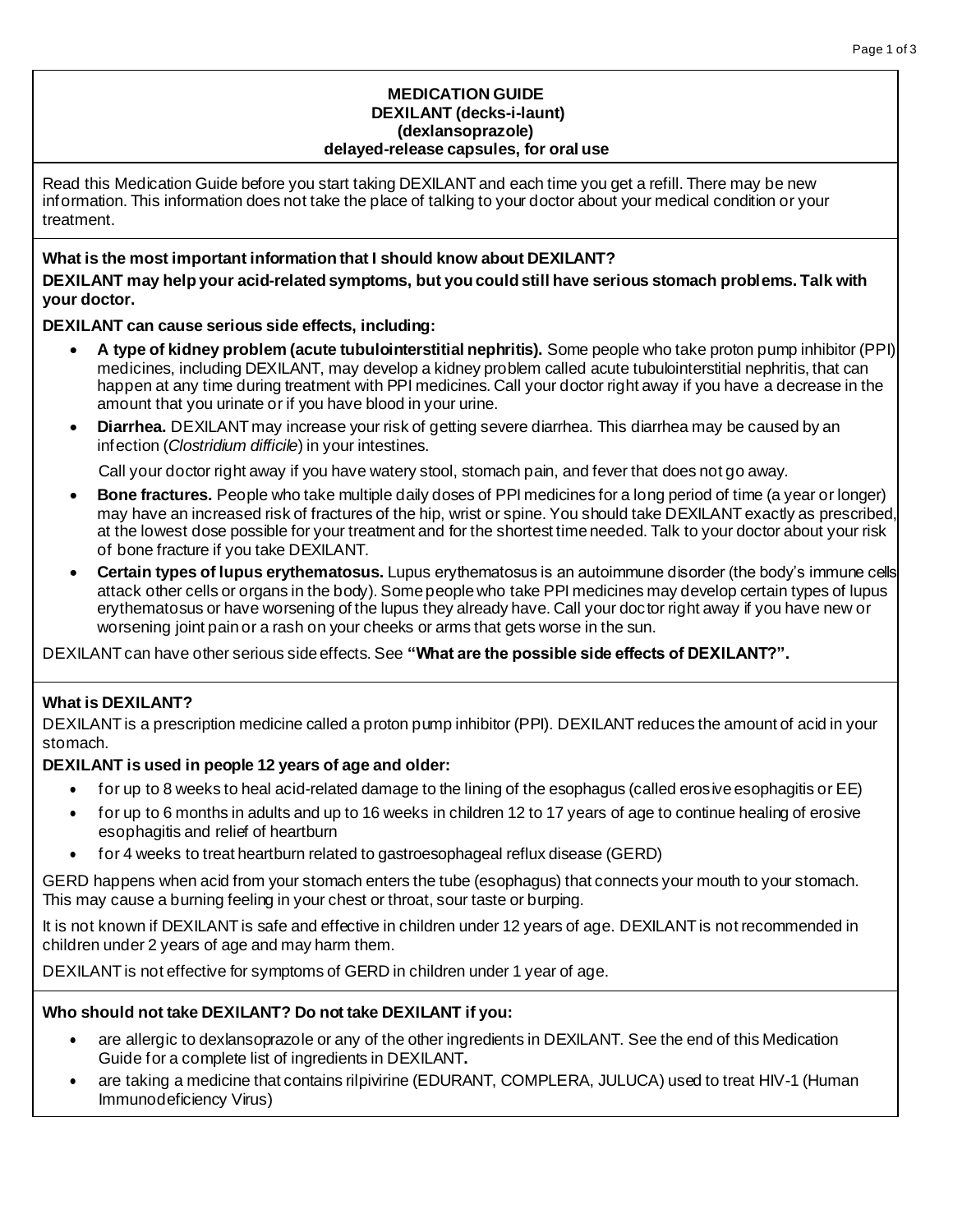# **What should I tell my doctor before taking DEXILANT? Before you take DEXILANT, tell your doctor about all of your medical conditions, including if you:**

- have been told that you have low magnesium, calcium, potassium or sodium levels in your blood or you are taking a diuretic.
- have liver problems.
- are pregnant, think you may be pregnant or plan to become pregnant. DEXILANT may harm your unborn baby. Talk to your doctor about the possible risks to an unborn baby if DEXILANT is taken during pregnancy.
- are breastfeeding or plan to breastfeed. It is not known if DEXILANT passes into your breast milk or if it will affect your baby or your breast milk. Talk to your doctor about the best way to feed your baby if you take DEXILANT.

**Tell your doctor about all the medicines you take**, including prescription and over-the-counter medicines, vitamins, and herbal supplements. Keep a list of them to show your doctor and pharmacist when you get a new medicine.

DEXILANT may affect how other medicines work, and other medicines may affect how DEXILANT works. Especially tell your doctor if you take methotrexate (Otrexup, Rasuvo, Trexall, Reditrex, Xatmep) or digoxin. Know the medicines that you take.

## **How should I take DEXILANT?**

- Take DEXILANT exactly as prescribed by your doctor.
- Do not change your dose or stop taking DEXILANT without talking to your doctor first.
- Take DEXILANT with or without food.
- Swallow DEXILANT whole. Do not chew the capsules or the granules that are in the capsules.
- If you have trouble swallowing a whole capsule, you can open the capsule and take the contents in applesauce. See the "Instructions for Use" at the end of this Medication Guide for instructions on how to take DEXILANT with applesauce.
- See the "Instructions for Use" at the end of this Medication Guide for instructions on how to mix and give DEXILANT with water using an oral syringe or through a nasogastric tube.
- If you miss a dose of DEXILANT, take it as soon as you remember. If it is almost time for your next dose, do not take the missed dose. Take your next dose at your regular time. Do not take 2 doses at the same time to make up for the missed dose.
- If you take too much DEXILANT, call your doctor or your poison control center at 1-800-222-1222 right away or go to the nearest hospital emergency room.

## **What are the possible side effects of DEXILANT?**

**DEXILANT may cause serious side effects, including:**

- **See "What is the most important information I should know about DEXILANT?".**
- **Vitamin B12 deficiency.** DEXILANT reduces the amount of acid in your stomach. Stomach acid is needed to absorb Vitamin B12 properly. Talk with your doctor about the possibility of Vitamin B12 deficiency if you have been on DEXILANT for a long time (more than 3 years).
- **Low magnesium levels in your body can happen in people who have taken DEXILANT for at least 3 months.**Tell your doctor right away if you have symptoms of low magnesium levels, including seizures, dizziness, irregular heartbeat, jitteriness, muscle aches or weakness, and spasms of hands, feet or voice.
- **Stomach growths (fundic gland polyps).** People who take PPI medicines for a long time have an increased risk of developing a certain type of stomach growth called fundic gland polyps, especially after taking PPI medicines for more than 1 year.
- **Severe skin reactions.** DEXILANT can cause rare but severe skin reactions that may affect any part of your body. These serious skin reactions may need to be treated in a hospital and may be life threatening:
	- Skin rash which may have blistering, peeling or bleeding on any part of your skin (including your lips, eyes, mouth, nose, genitals, hands or feet).
	- You may also have fever, chills, body aches, shortness of breath, or enlarged lymph nodes.

Stop taking DEXILANT and call your doctor right away. These symptoms may be the first sign of a severe skin reaction.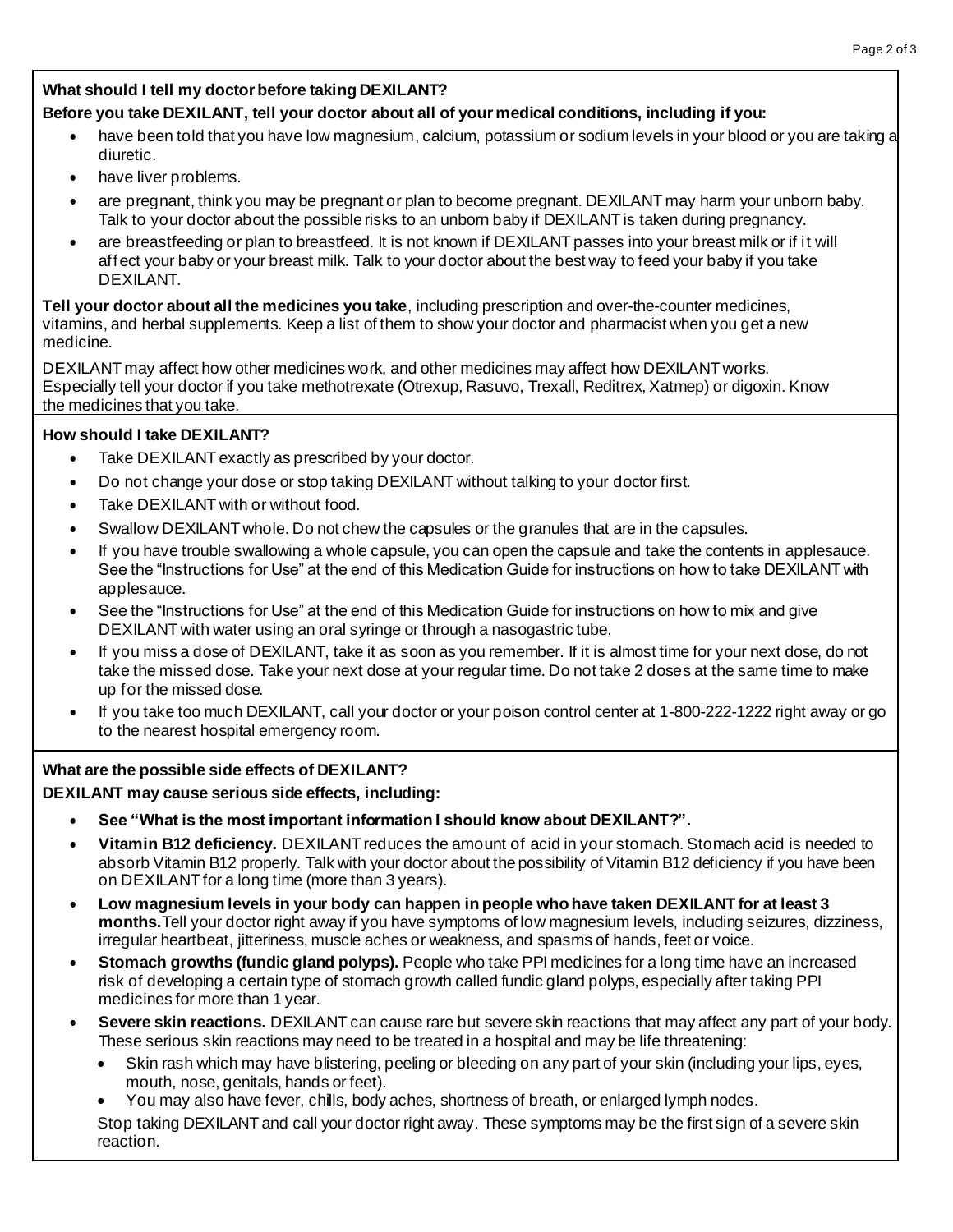#### **The most common side effects of DEXILANT in adults include:**

- diarrhea
- stomach pain
- nausea
- common cold
- vomiting
- gas

#### **The most common side effects of DEXILANT in children 12 to 17 years of age include:**

- headache
- stomach pain
- diarrhea
- pain or swelling (inflammation) in your mouth, nose or throat

#### Other side effects:

**Serious allergic reactions.** Tell your doctor if you get any of the following symptoms with DEXILANT:

- rash
- face swelling
- throat tightness
- difficulty breathing

Your doctor may stop DEXILANT if these symptoms happen.

Tell your doctor if you have any side effect that bothers you or that does not go away.

These are not all the possible side effects of DEXILANT. For more information, ask your doctor or pharmacist.

Call your doctor for medical advice about side effects. You may report side effects to FDA at 1-800-FDA-1088.

#### **How should I store DEXILANT?**

• Store DEXILANT at room temperature between 68°F to 77°F (20°C to 25°C).

#### **Keep DEXILANT and all medicines out of the reach of children.**

#### **General information about the safe and effective use of DEXILANT.**

Medicines are sometimes prescribed for purposes other than those listed in a Medication Guide. Do not use DEXILANT for a condition for which it was not prescribed. Do not give DEXILANT to other people, even if they have the same symptoms you have. It may harm them.

This Medication Guide summarizes the most important information about DEXILANT. If you would like more information, talk with your doctor. You can ask your doctor or pharmacist for information about DEXILANT that is written for health professionals.

For more information, go to www.DEXILANT.com or call 1-877-TAKEDA-7 (1-877-825-3327).

#### **What are the ingredients in DEXILANT?**

#### **Active ingredient:** dexlansoprazole.

**Inactive ingredients:** sugar spheres, magnesium carbonate, sucrose, low-substituted hydroxypropyl cellulose, titanium dioxide, hydroxypropyl cellulose, hypromellose 2910, talc, methacrylic acid copolymers, polyethylene glycol 8000, triethyl citrate, polysorbate 80, and colloid al silicon dioxide. The capsule shell is made of hypromellose, carrageenan and potassium chloride. Based on the capsule shell color, blue contains FD&C Blue No. 2 (or FD&C Blue No. 2 aluminum lake); gray contains black ferric oxide; and both contain titanium dioxide.

Revised: 03/2022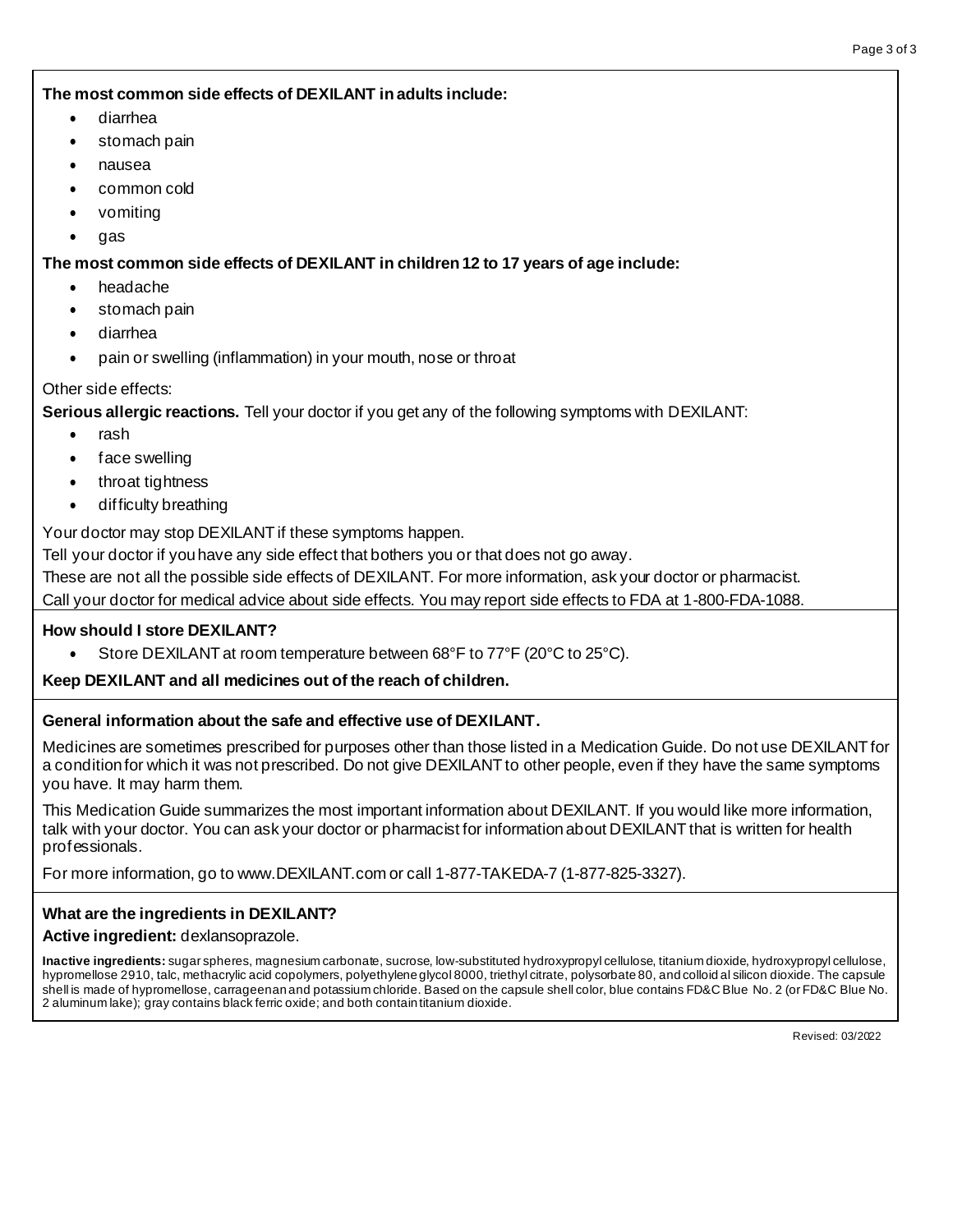#### **INSTRUCTIONS FOR USE DEXILANT (decks-i-launt) (dexlansoprazole) delayed-release capsules, for oral use**

#### **Taking DEXILANT with applesauce:**

- 1. Place 1 tablespoon of applesauce into a clean container.
- 2. Carefully open the capsule and sprinkle the granules onto the applesauce.
- 3. Swallow the applesauce and granules right away. Do not chew the granules. Do not save the applesauce and granules for later use.

#### **Giving DEXILANT with water using an oral syringe:**

- 1. Place 20 mL of water into a clean container.
- 2. Carefully open the capsule and empty the granules into the container of water.
- 3. Use an oral syringe to draw up the water and granule mixture.
- 4. Gently swirl the oral syringe to keep the granules from settling.
- 5. Place the tip of the oral syringe in your mouth. Give the medicine right away. Do not save the water and granule mixture for later use.
- 6. Refill the syringe with 10 mL of water and swirl gently. Place the tip of the oral syringe in your mouth and give the medicine that is left in the syringe.
- 7. Repeat step 6.

#### **Giving DEXILANT with water through a nasogastric tube (NG tube):**

For people who have an NG tube that is **size 16 French or larger**, DEXILANT may be given as follows:

- 1. Place 20 mL of water into a clean container.
- 2. Carefully open the capsule and empty the granules into the container of water.
- 3. Use a 60 mL catheter-tip syringe to draw up the water and granule mixture.
- 4. Gently swirl the catheter-tip syringe to keep the granules from settling.
- 5. Connect the catheter-tip syringe to the NG tube.
- 6. Give the mixture right away through the NG tube that goes into the stomach. Do not save the water and granule mixture for later use.
- 7. Refill the catheter-tip syringe with 10 mL of water and swirl gently. Flush the NG tube with the water.
- 8. Repeat step 7.

#### **How should I store DEXILANT?**

• Store DEXILANT at room temperature between 68°F to 77°F (20°C to 25°C).

#### **Keep DEXILANT and all medicines out of the reach of children.**

This Medication Guide and Instructions for Use have been approved by the U.S. Food and Drug Administration.

Distributed by: **Takeda Pharmaceuticals America, Inc.** Lexington, MA 02421